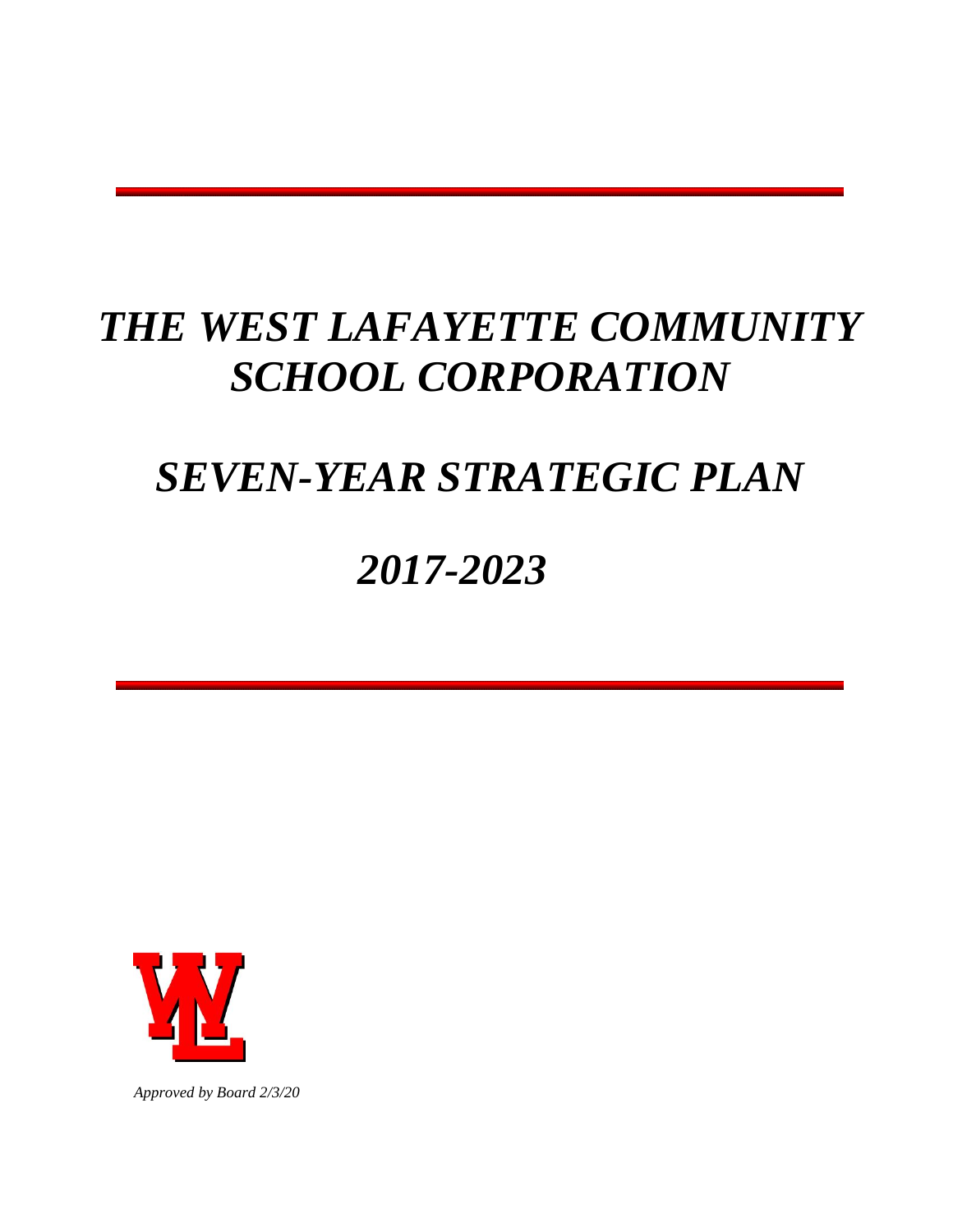## **MISSION**

**Our mission is to engage students in a world-class educational experience that prepares them to be well-rounded, ethical, innovative, creative, productive, and adaptive citizens who shape our global society.**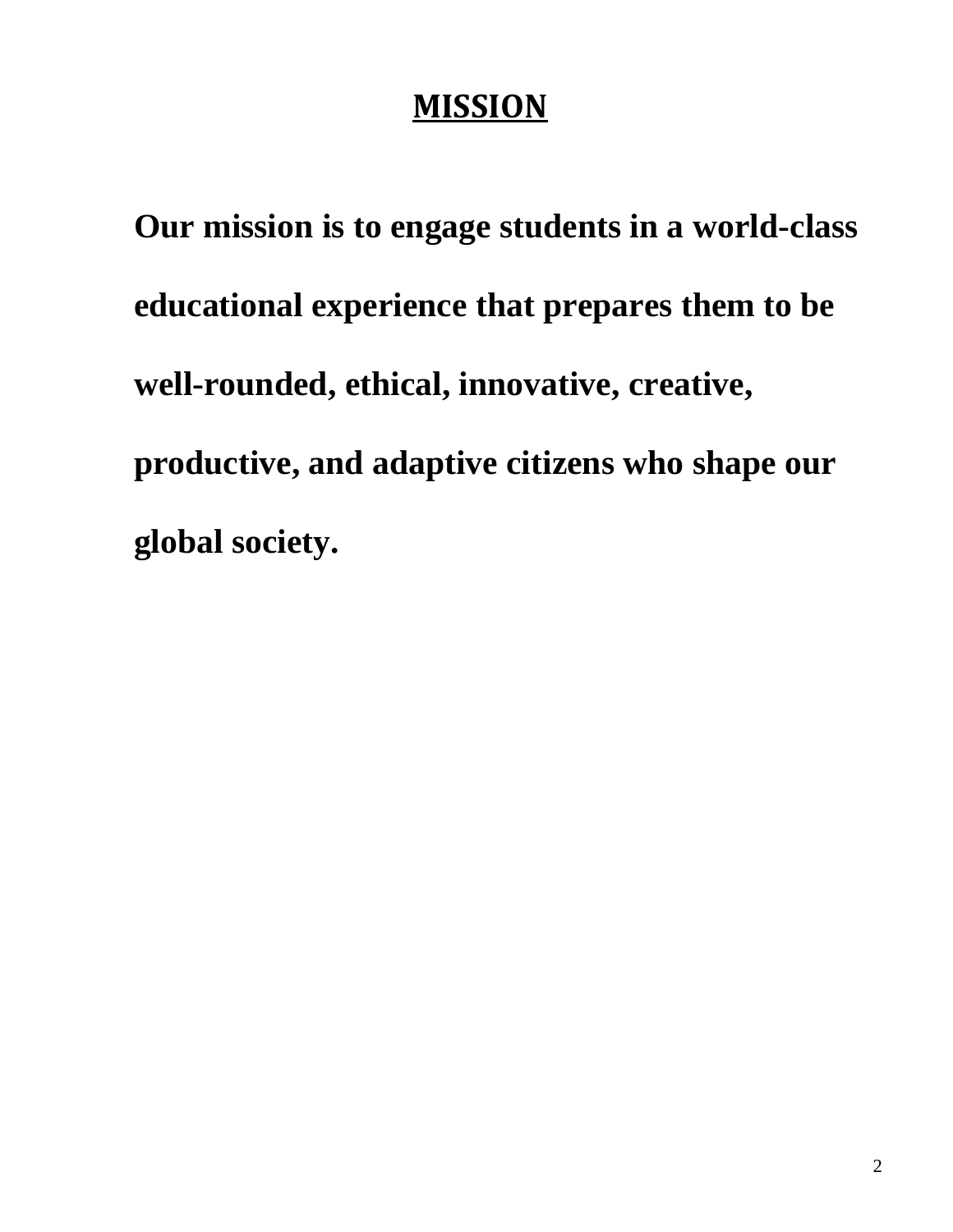## **WE BELIEVE**

**Our students are our foremost priority.** 

**Highly effective faculty and staff are critical to our success.** 

**Parenting and family support are fundamental to successful educational outcomes.** 

**Public education is a shared resource and responsibility that defines and unites our community.** 

**Student engagement in learning leads to higher achievement.** 

**Academic excellence is the hallmark of our school corporation.** 

**Public education's primary purpose is to develop educated citizens.**

**Children deserve an equal opportunity to achieve their highest potential.** 

**There is inherent worth and dignity in every person.** 

**Students learn in different ways.** 

**Accountability is critical to the success of our school corporation.** 

**Involvement in extracurricular activities enhances the educational experience.** 

**School safety is essential.** 

**Public education contributes to the development of productive, ethical, adaptive, and healthy citizens.**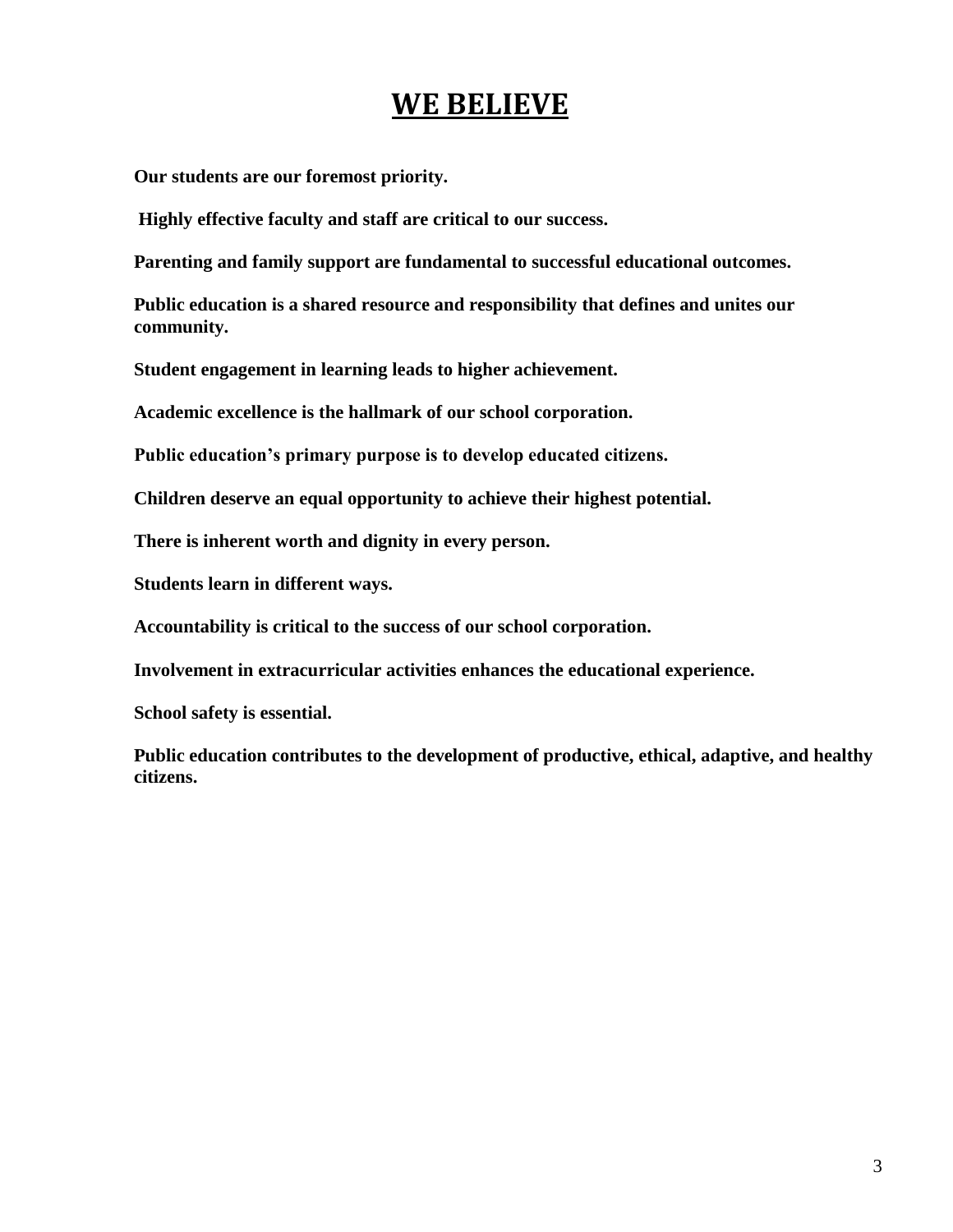## **STRATEGIC PARAMETERS**

*We will always use the mission statement and beliefs to guide us in all decision-making.* 

- **We will** *always* **make decisions in the best interest of our students.**
- **We will** *always* **invest in our educational experience.**
- **We will** *always* **treat others with honesty, dignity, and respect.**
- **We will** *always* **act with fiscal responsibility.**
- **We will** *always* **consider innovative ways to fulfill our mission.**
- **We will** *always* **build relationships with our stakeholders.**
- **We will** *always* **ensure curriculum and instruction are relevant.**
- **We will** *always* **maintain an ethical learning community.**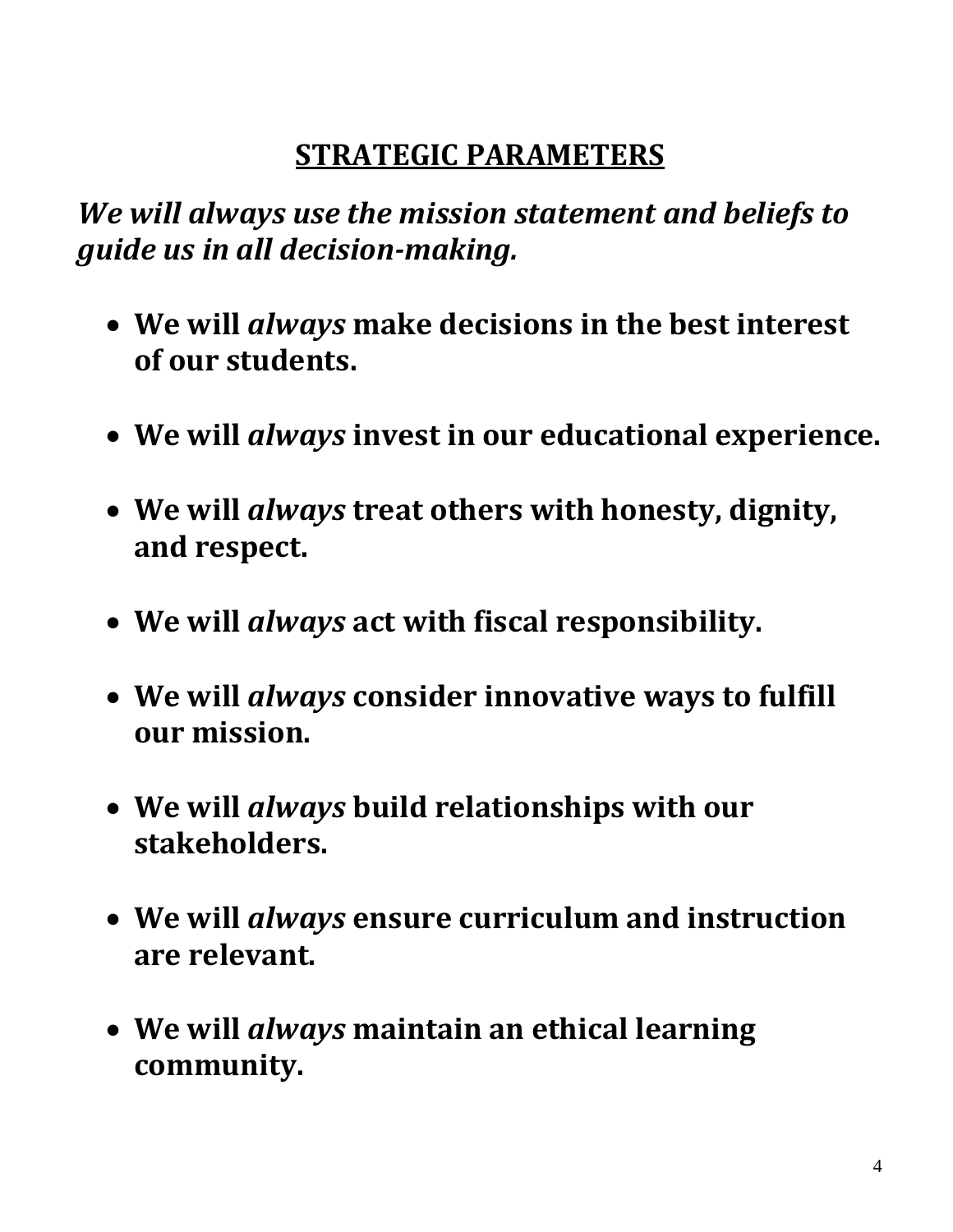## **OBJECTIVES**

**#1 All students will experience a world-class education as determined by objective measures.** 

| <b>Strategy 1:</b> | By 2020, develop a framework to implement best practices found in world-class<br>educational systems.                                                                                      |
|--------------------|--------------------------------------------------------------------------------------------------------------------------------------------------------------------------------------------|
| <b>Strategy 2:</b> | By 2019, explore resources to support low SES students access to academics<br>support inside and outside the school setting.                                                               |
| <b>Strategy 3:</b> | By 2021, evaluate the relevance of the present curriculum and programs with<br>respect to the diverse needs of all students.                                                               |
| <b>Strategy 4:</b> | By 2021, ensure that all of our students consistently develop the attributes for<br>becoming well-rounded, ethical, innovative, creative, productive, and adaptive<br>citizens.            |
| <b>Strategy 5:</b> | By 2020-2021, identify student experiences that generate a process, design,<br>service, or performance demonstrating creativity and innovation, connecting to<br>a real-world application. |
| <b>Strategy 6:</b> | By 2021, continue to expand immersive international experiences at all grade<br>levels.                                                                                                    |
| <b>Strategy 7:</b> | By 2021, create and support appropriate learning opportunities to ensure all<br>students achieve their highest potential.                                                                  |

#### **#2 We will maintain a viable funding plan which supports the mission of the West Lafayette Community School Corporation.**

**Strategy 1:** By 2021, continue to responsibly address long-term funding issues in order to **maintain current academic outcomes.** 

#### **Strategy 2:** By 2021, continue to develop viable short-term funding plans, which support a **world-class education program for all students.**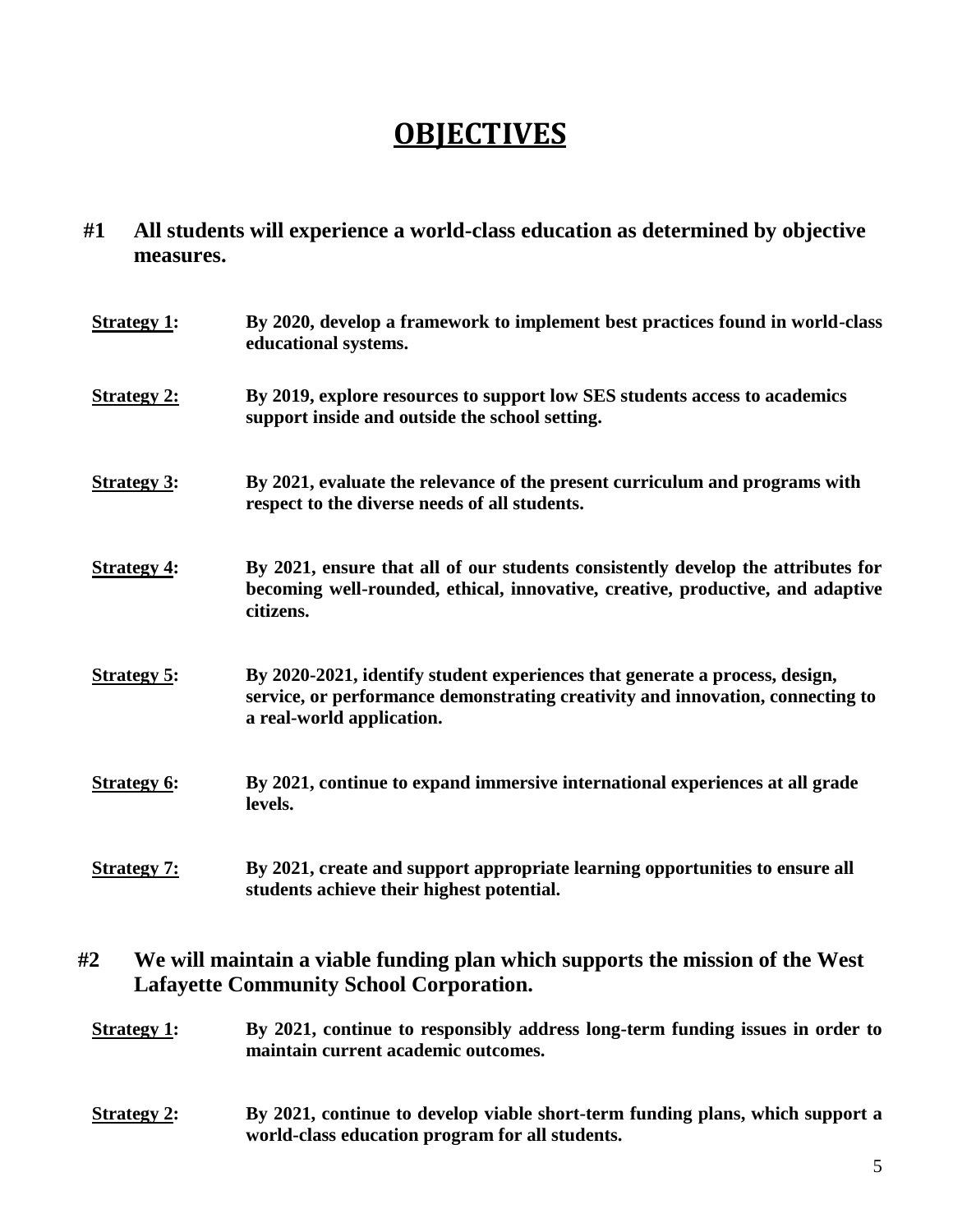- **#3 We will implement an organized and systematic structure for identifying, addressing and effecting change, both internal and external.** 
	- **Strategy 1:** By 2021, establish a multi-tiered system of support for determining what is best **for our students and to serve as a model both locally and nationally.**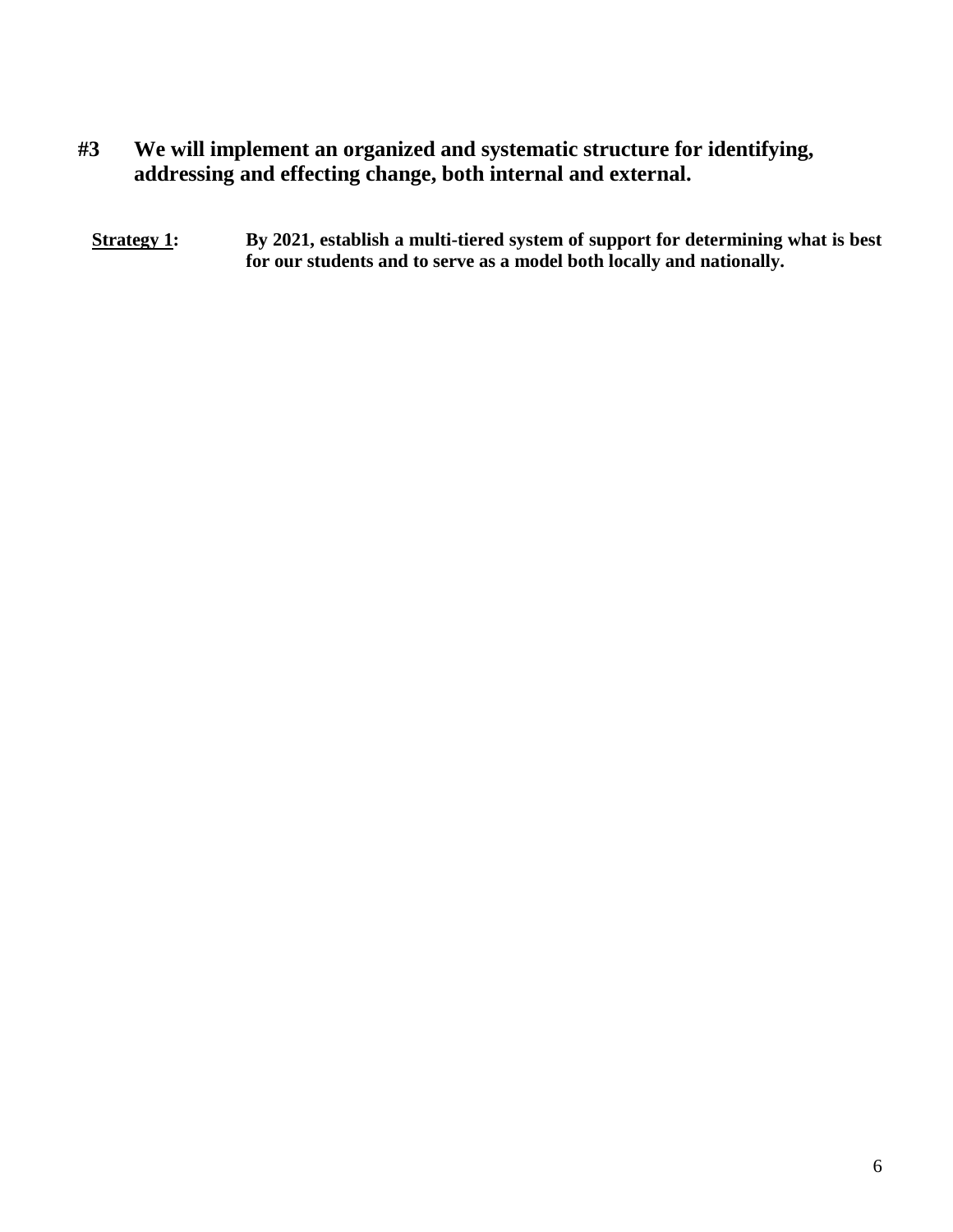## **Objective 1, Strategy 1 - Action Plan**

| #                           | <b>Action Steps</b>                                                                                                                                                                                                                                                                                                            | Assigned | <b>Starting</b> | Due  | Completed |
|-----------------------------|--------------------------------------------------------------------------------------------------------------------------------------------------------------------------------------------------------------------------------------------------------------------------------------------------------------------------------|----------|-----------------|------|-----------|
|                             |                                                                                                                                                                                                                                                                                                                                | to       | date            | date | date      |
| $\mathcal{I}_{\mathcal{I}}$ | Start of school year – Superintendent<br>provides a viewpoint on what a world-<br>class educational system looks like by:<br>a. identifying what the world-<br>class systems are,<br>b. identifying ways that we can<br>align with those systems, and<br>c. keeping parents up-to-date and<br>educating the whole<br>community |          |                 |      |           |
| $\overline{2}$              | Create coalitions of like-minded<br>school systems and communities to<br>push for legislative change for things<br>that are out of our control                                                                                                                                                                                 |          |                 |      |           |
| $\mathfrak{Z}$              | Revisit/revise WLCSC's strategic plan<br>every 5-7 years                                                                                                                                                                                                                                                                       |          |                 |      |           |
| $\overline{4}$              | Establish a K-12 committee to discuss<br>ways to implement best practices and<br>to conduct an annual review of student<br>assessments within the district                                                                                                                                                                     |          |                 |      |           |

#### **Strategy #1: By 2020, develop a framework to implement best practices found in world-class educational systems.**

| Costs      | <b>Benefits</b> |
|------------|-----------------|
| Tangible   | Tangible        |
| Intangible | Intangible      |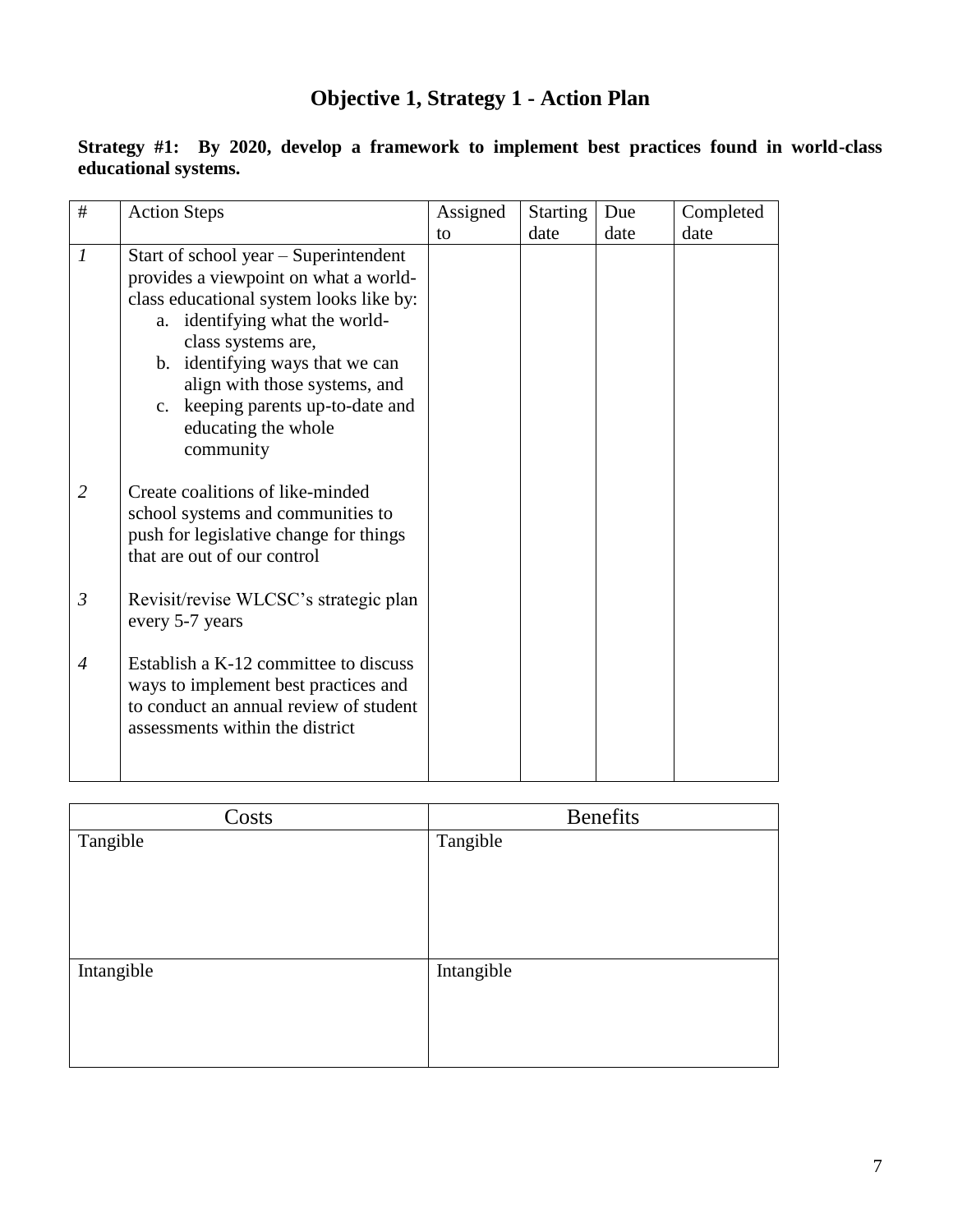## **Objective 1, Strategy 2 - Action Plan**

| $\#$             | <b>Action Steps</b>                                                                                                                                                                                                                                                                                                                                                                                                                                                                                                                                                                                                                                                                                                                                                                                                                                                                                                                                                                                                                                                                                                                                                                                                                                             | Assigned | Starting | Due  | Completed |
|------------------|-----------------------------------------------------------------------------------------------------------------------------------------------------------------------------------------------------------------------------------------------------------------------------------------------------------------------------------------------------------------------------------------------------------------------------------------------------------------------------------------------------------------------------------------------------------------------------------------------------------------------------------------------------------------------------------------------------------------------------------------------------------------------------------------------------------------------------------------------------------------------------------------------------------------------------------------------------------------------------------------------------------------------------------------------------------------------------------------------------------------------------------------------------------------------------------------------------------------------------------------------------------------|----------|----------|------|-----------|
|                  |                                                                                                                                                                                                                                                                                                                                                                                                                                                                                                                                                                                                                                                                                                                                                                                                                                                                                                                                                                                                                                                                                                                                                                                                                                                                 | to       | date     | date | date      |
|                  | The Reimagining Committee emphasized that<br>considerations for "at-risk" students were<br>included in the development of these steps.                                                                                                                                                                                                                                                                                                                                                                                                                                                                                                                                                                                                                                                                                                                                                                                                                                                                                                                                                                                                                                                                                                                          |          |          |      |           |
| $\boldsymbol{l}$ | Assemble a committee to -<br>Conduct research on other high-<br>achieving districts and how they<br>support low SES students<br>Collect data to better understand the<br>$\bullet$<br>traits of our corporation's particular<br>low SES population<br>Study how our schools are collecting<br>$\bullet$<br>and sharing data with key stakeholders<br>to provide seamless communication<br>and continuous student support<br>Identify and provide recommendations<br>to remove barriers for student success<br>to create a more equitable education<br>for all students. The committee may<br>examine after school programs,<br>summer school programs, additional<br>academic support outside of the school<br>day, extracurricular and community<br>programs, student helper programs,<br>mental health professionals/resources,<br>alternative assignment options for<br>students without access to technology,<br>transportation alternatives, sack<br>lunches and meal support, any other<br>costs/qualifiers, etc.<br>Identify resources for parents/families<br>and determine how schools can<br>inform/educate parents about those<br>resources to help families feel<br>included<br>Identify ways to increase grant<br>acquisition and funding sources. |          |          |      |           |
| $\overline{2}$   | Professional development will be offered to<br>current staff based on the findings of the                                                                                                                                                                                                                                                                                                                                                                                                                                                                                                                                                                                                                                                                                                                                                                                                                                                                                                                                                                                                                                                                                                                                                                       |          |          |      |           |

**Strategy #2: By 2019, explore resources to support low SES students access to academics support inside and outside the school setting.**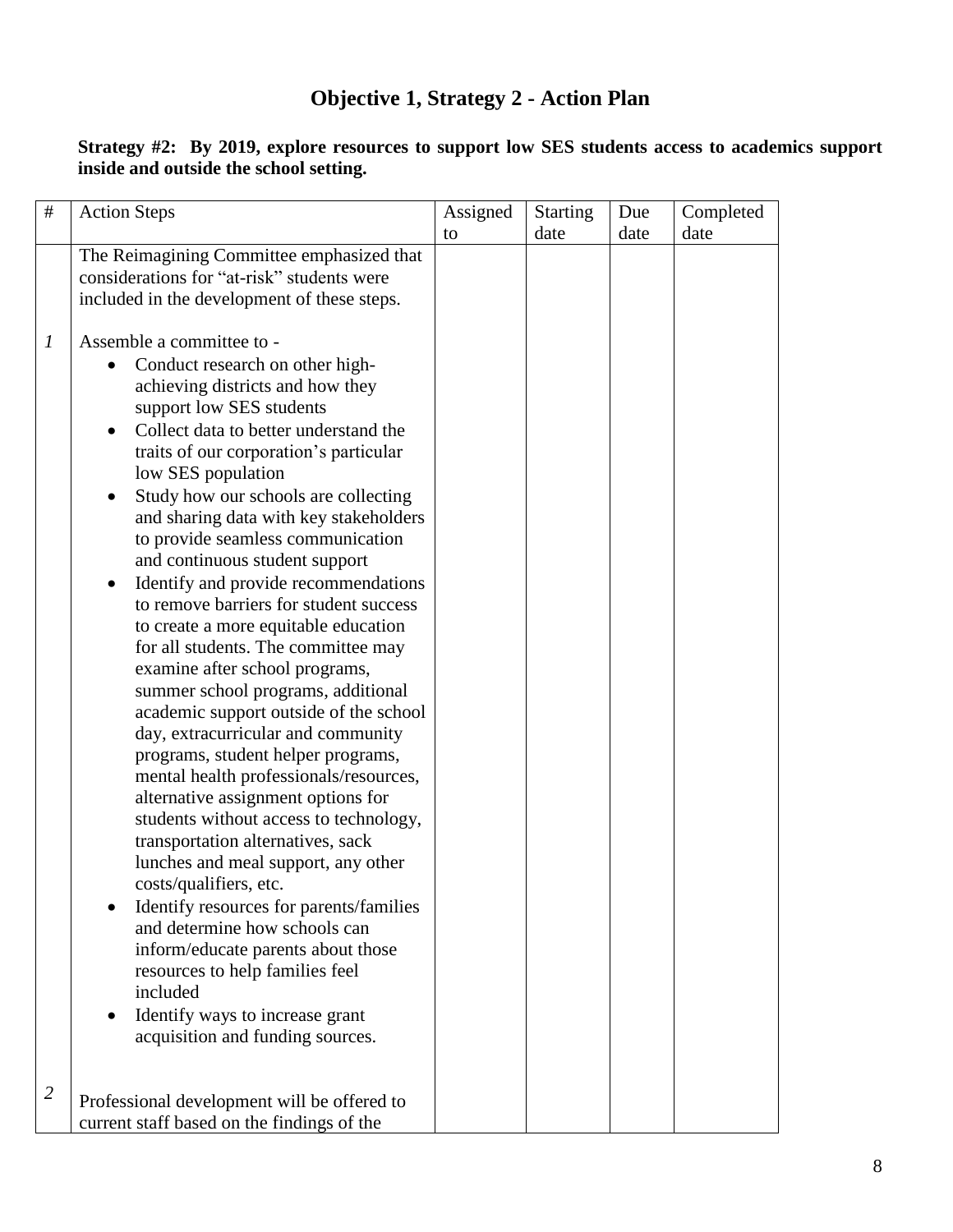|                | committee in Action Step #1 (above) to<br>include topics such as understanding our SES<br>population, diversity issues, and locating and<br>utilizing resources.                                                                                                                                                                                                                                                                                                                                                                                                            |  |  |
|----------------|-----------------------------------------------------------------------------------------------------------------------------------------------------------------------------------------------------------------------------------------------------------------------------------------------------------------------------------------------------------------------------------------------------------------------------------------------------------------------------------------------------------------------------------------------------------------------------|--|--|
| $\mathfrak{Z}$ | Implement proactive curriculum development<br>rather than reactive, such as developing<br>regular committees to review current<br>curriculum and future needs. Proactive<br>curriculum development would examine the<br>possibility of creating an Early Childhood<br>Center, particularly given the importance of<br>early childhood education and access to<br>educational opportunities for low SES and at-<br>risk students. This committee will provide<br>recommendations to the Early Childhood<br>Center Committee (see Action Plan 1.3-3) for<br>low SES students. |  |  |

| Costs                                                                                                                                                                                                                                                                                                                                                 | <b>Benefits</b>                                                                                                                                                                                                                                                                                                                                                                                                                                                                                    |
|-------------------------------------------------------------------------------------------------------------------------------------------------------------------------------------------------------------------------------------------------------------------------------------------------------------------------------------------------------|----------------------------------------------------------------------------------------------------------------------------------------------------------------------------------------------------------------------------------------------------------------------------------------------------------------------------------------------------------------------------------------------------------------------------------------------------------------------------------------------------|
| Tangible                                                                                                                                                                                                                                                                                                                                              | Tangible                                                                                                                                                                                                                                                                                                                                                                                                                                                                                           |
| Staffing - suggested 2-6<br>interventionists (or other school staff)<br>to work with students (\$150k)<br><b>Professional Development</b><br>Resources to seek out<br>scholarships/vouchers (\$60k)<br>Parent communication/involvement<br>liaison $(\$10k)$<br>Student Experiences – needs,<br>academic resources, field trips, life<br>skills, etc. | Students have all the resources they<br>need to allow them to participate in<br>any and all activities<br>Increased funds available through<br>grant acquisition<br>Clear data ("data-informed" rather<br>than data-driven) about our<br>corporation's population, which is<br>useful to locate funding, provide<br>targeted professional development,<br>revisiting and watching<br>changes/trends in data and student<br>populations to inform decisions<br>All stakeholders are included in the |
| Intangible                                                                                                                                                                                                                                                                                                                                            | process<br>Intangible                                                                                                                                                                                                                                                                                                                                                                                                                                                                              |
| Time – committees to research                                                                                                                                                                                                                                                                                                                         | Involving students develops                                                                                                                                                                                                                                                                                                                                                                                                                                                                        |
| various action steps                                                                                                                                                                                                                                                                                                                                  | leadership/strengths in all students                                                                                                                                                                                                                                                                                                                                                                                                                                                               |
|                                                                                                                                                                                                                                                                                                                                                       | Encourages diversity in our district                                                                                                                                                                                                                                                                                                                                                                                                                                                               |
|                                                                                                                                                                                                                                                                                                                                                       | Increased parent involvement                                                                                                                                                                                                                                                                                                                                                                                                                                                                       |
|                                                                                                                                                                                                                                                                                                                                                       | Removes barriers to learning                                                                                                                                                                                                                                                                                                                                                                                                                                                                       |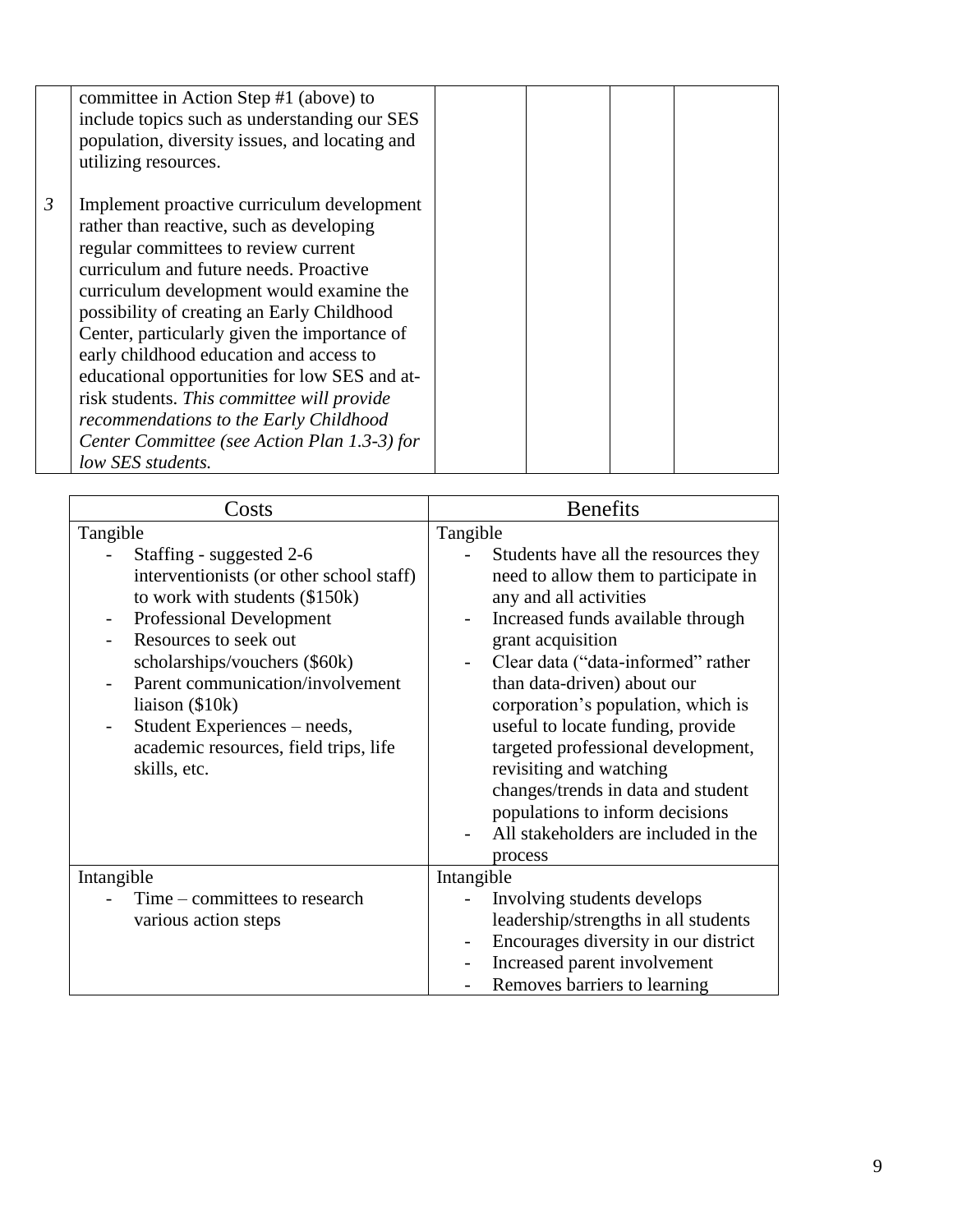## **Objective 1, Strategy 3 - Action Plan**

| $\#$                             | <b>Action Steps</b>                                                                                                                                                                                                                                                                                                                                                                                                                                                                                                                                                                                                                                                                                                                                                                                                                                                                                                                                     | Assigned | <b>Starting</b> | Due  | Completed |
|----------------------------------|---------------------------------------------------------------------------------------------------------------------------------------------------------------------------------------------------------------------------------------------------------------------------------------------------------------------------------------------------------------------------------------------------------------------------------------------------------------------------------------------------------------------------------------------------------------------------------------------------------------------------------------------------------------------------------------------------------------------------------------------------------------------------------------------------------------------------------------------------------------------------------------------------------------------------------------------------------|----------|-----------------|------|-----------|
|                                  |                                                                                                                                                                                                                                                                                                                                                                                                                                                                                                                                                                                                                                                                                                                                                                                                                                                                                                                                                         | to       | date            | date | date      |
| $\boldsymbol{l}$                 | Early Childhood Center Committee -<br>Develop a committee to research and<br>provide recommendations for a<br>developmentally appropriate early<br>childhood and primary education,<br>ensuring opportunities for all students<br>early on. The committee may examine<br>topics such as the purpose and<br>research behind recess, play-based<br>learning, half day vs. full day<br>Kindergarten, Early Childhood center,<br>etc.                                                                                                                                                                                                                                                                                                                                                                                                                                                                                                                       |          |                 |      |           |
| $\overline{2}$<br>$\mathfrak{Z}$ | District-Wide Curriculum<br>$Commitee(s) - Develop committee(s)$<br>with representatives from each grade<br>level and content area to<br>a. review current curriculum,<br>b. identify areas of concern, and<br>make recommendations for<br>$c_{\cdot}$<br>future curriculum<br>planning/needs.<br>The committee(s) will also review and<br>evaluate the district-mandated<br>assessments and requirements,<br>including examining student data as<br>well as the assessments themselves to<br>determine the most efficient and<br>effective assessment methods to help<br>teachers gather data regarding student<br>proficiency. Lastly, the committee will<br>examine what supports (mentoring,<br>tutoring programs, transportation, etc.)<br>are available to low SES students<br>across the whole corporation to create<br>equitable access to the arts,<br>extracurricular, and supplemental<br>programs.<br>Provide set-aside time for curriculum |          |                 |      |           |

**Strategy #3: By 2021, evaluate the relevance of the present curriculum and programs with respect to the diverse needs of all students.**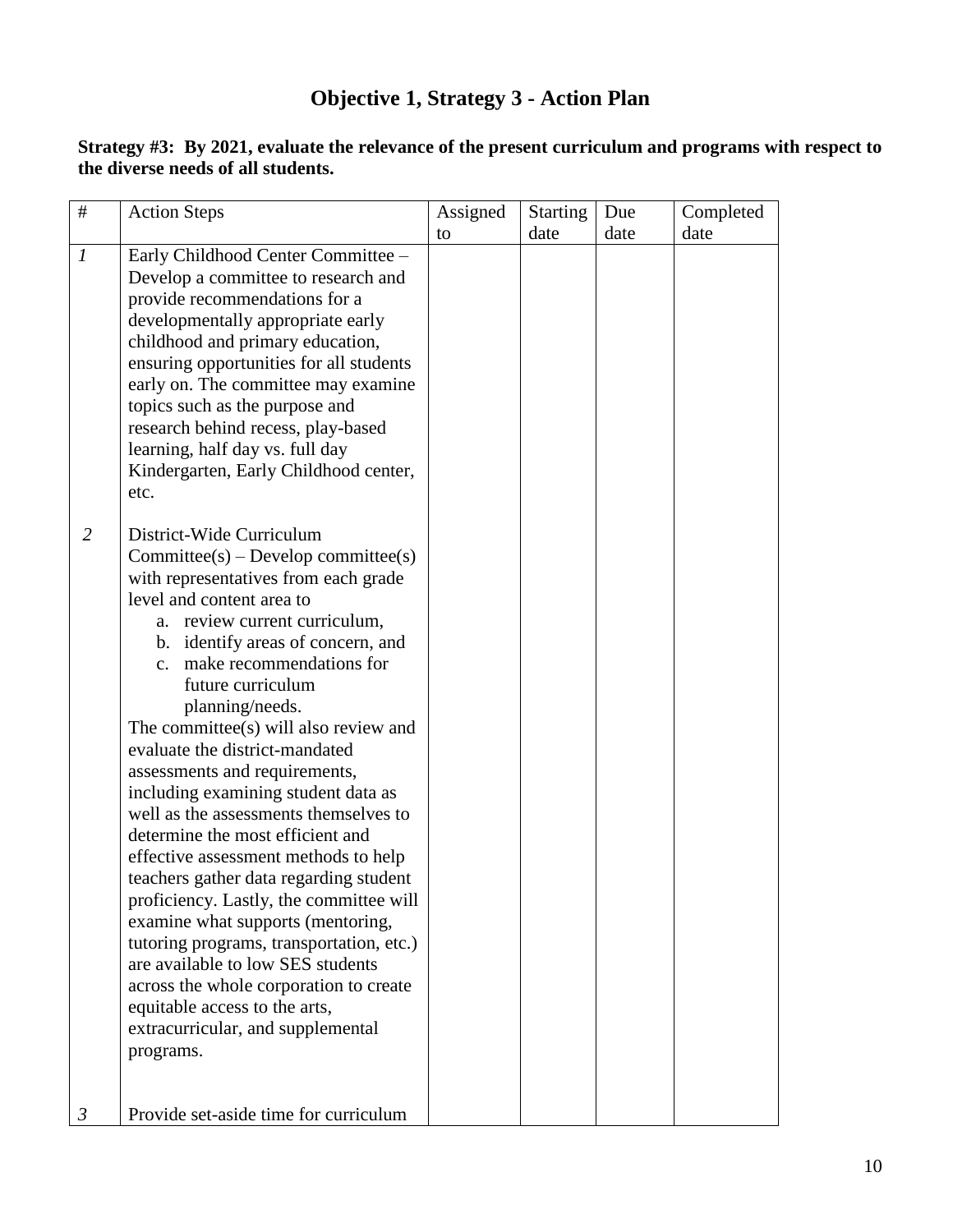| collaboration time for grades K-6 for   |  |  |  |
|-----------------------------------------|--|--|--|
| all grade levels and content areas on a |  |  |  |
| regular basis. (The Jr./Sr. High        |  |  |  |
| School is currently providing monthly   |  |  |  |
| time for department/content area        |  |  |  |
| collaboration.)                         |  |  |  |
|                                         |  |  |  |
|                                         |  |  |  |

| Costs      | <b>Benefits</b> |
|------------|-----------------|
| Tangible   | Tangible        |
| Intangible | Intangible      |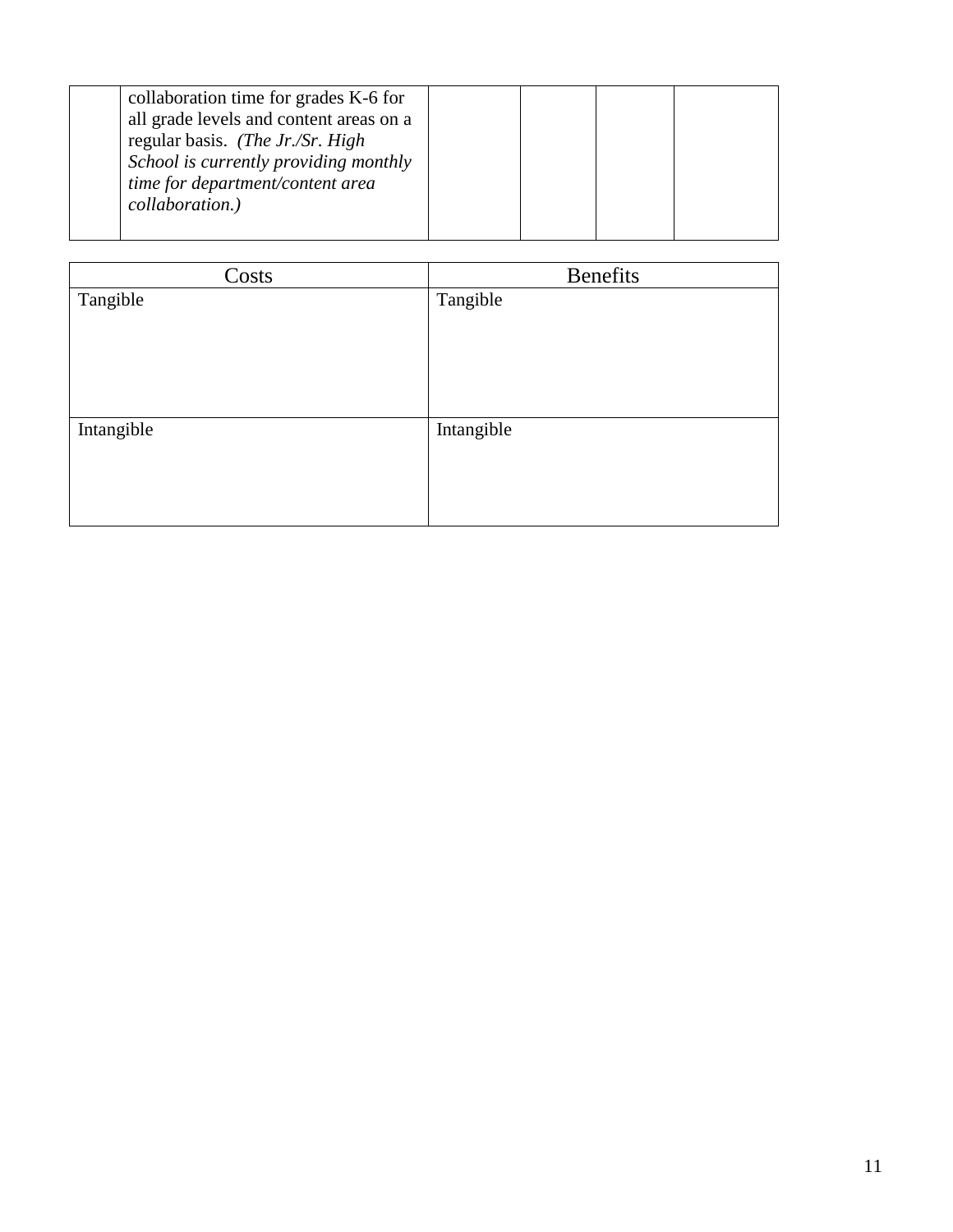## **Action Plan #1 for Objective # 1, Strategies #1 and #2**

#### **Strategy 1: Identify world-class educational benchmarks**

#### **Strategy 2: Complete an evaluation regarding the relevance of the present curriculum and assets with respect to the future needs of our students**

| $\#$           | <b>Action Steps</b>                                                                                                                                                                                           | <b>Assigned To</b> | <b>Starting</b><br>Date | <b>Due</b><br>Date | <b>Completed Date</b> |
|----------------|---------------------------------------------------------------------------------------------------------------------------------------------------------------------------------------------------------------|--------------------|-------------------------|--------------------|-----------------------|
| $\mathbf{1}$   | Assemble a K-12 educational<br>committee to conduct research<br>on "world class" educational<br>programs                                                                                                      |                    |                         |                    |                       |
| $\overline{2}$ | Survey parents, students,<br>teachers, business leaders, and<br>others groups who might<br>provide useful information<br>regarding future needs of our<br>students                                            |                    |                         |                    |                       |
| 3              | Utilize criteria for developing<br>a record that can be a guide for<br>inclusion in the WLCSC<br>Curriculum and the<br>implementation of educational<br>programming                                           |                    |                         |                    |                       |
| $\overline{4}$ | In collaboration with K-12<br>teacher teams, review the<br>information and disaggregate<br>the survey data to determine<br>curriculum relevance and<br>assets with respect to the future<br>needs of students |                    |                         |                    |                       |

| Costs                                        | <b>Benefits</b>                    |
|----------------------------------------------|------------------------------------|
| Tangible                                     | Tangible                           |
| Approximately \$20,000K                      | Data driven                        |
| Travel (\$4,000)<br>٠                        | Indentifies world class benchmarks |
| Consultants (\$5,000)<br>٠                   |                                    |
| Teacher Teams (\$7,500)<br>$\bullet$         |                                    |
| Clerical (data entry) (\$3,500)<br>$\bullet$ |                                    |
| Intangible                                   | Intangible                         |
| Human resource time                          | World-class benchmarks             |
|                                              | Improved educational standards     |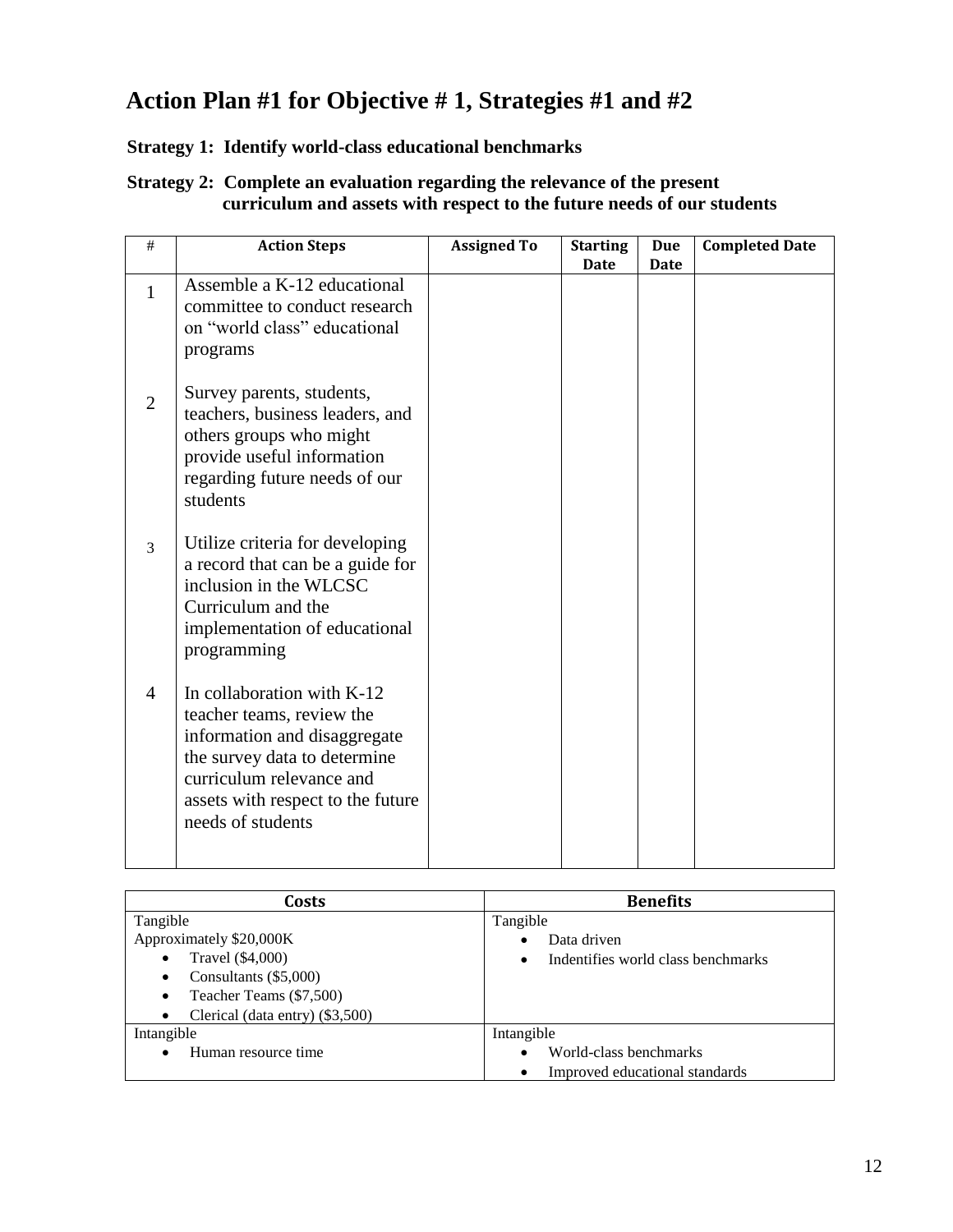## **Action Plan #3 for Objective # 1, Strategy #3**

#### **Strategy 3: Align and Implement Curriculum with World-Class Educational Practices and Benchmarks and Conduct Ongoing Core Assessments to review K-12 Progress**

| $\#$           | <b>Action Steps</b>                                                                                                                                                                                                                                                                         | <b>Assigned</b><br>T <sub>0</sub> | <b>Starting</b><br><b>Date</b> | <b>Due</b><br>Date | Completed<br><b>Date</b> |
|----------------|---------------------------------------------------------------------------------------------------------------------------------------------------------------------------------------------------------------------------------------------------------------------------------------------|-----------------------------------|--------------------------------|--------------------|--------------------------|
| $\mathbf{1}$   | Create curriculum of CORE ESSENTIAL<br><b>WORLD CLASS BENCHMARKS</b><br>DATABASE for ALL students (from Strategy<br>1)                                                                                                                                                                      |                                   |                                |                    |                          |
| $\mathbf{2}$   | Identify which are supplemental and enrichment<br>standards depending on state standards, national<br>standards, and diploma type, then work<br>backwards to identify levels where we will<br>accomplish the benchmarks for our students                                                    |                                   |                                |                    |                          |
| $\mathfrak{Z}$ | Use Backward Mapping (12-K) to allow<br>teachers to develop curriculum guides in all<br>content areas. Focus on balancing depth and<br>breadth in each area:<br>Language Arts<br>Math<br>Science<br><b>Social Studies</b><br>Foreign Languages<br><b>Fine Arts</b><br><b>Practical Arts</b> |                                   |                                |                    |                          |
| $\overline{4}$ | Identify gaps and overlaps in areas of possible<br>exclusion in each subject area between and<br>among grade levels/<br>courses, determine areas for integration between<br>subject areas                                                                                                   |                                   |                                |                    |                          |
| 5              | Share content expectations with all teachers and<br>other stakeholders                                                                                                                                                                                                                      |                                   |                                |                    |                          |
| 5a             | Develop/review core assessments for grade<br>levels or subject areas                                                                                                                                                                                                                        |                                   |                                |                    |                          |
| 5 <sub>b</sub> | Create assessment K-12 schedule                                                                                                                                                                                                                                                             |                                   |                                |                    |                          |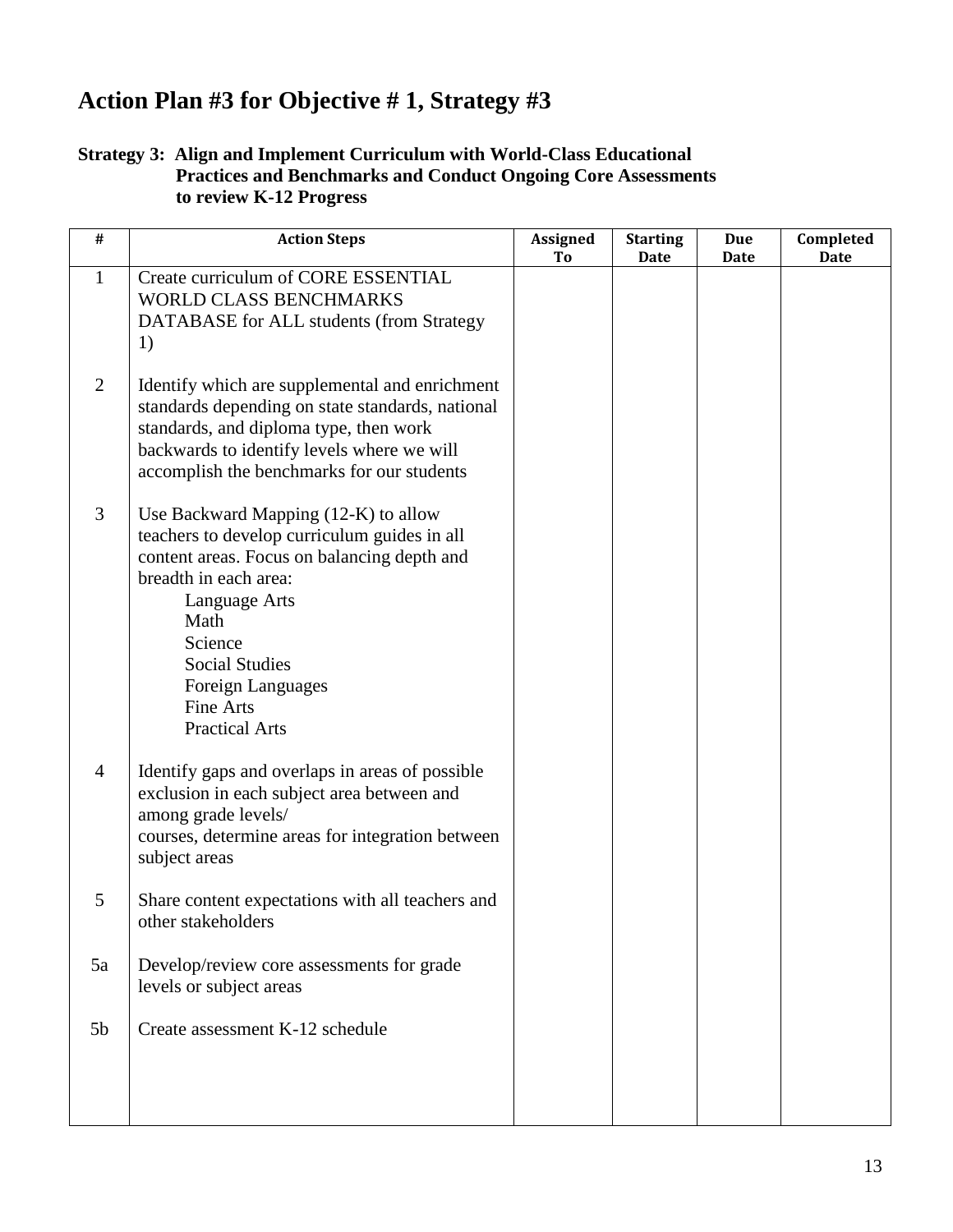| 6 | Work with teachers to determine self-<br>monitoring and grade level or department<br>monitoring processes to ensure implementation<br>and evidence of core world-class standards in |  |  |
|---|-------------------------------------------------------------------------------------------------------------------------------------------------------------------------------------|--|--|
|   | every classroom<br>Work with teachers to determine adequate<br>scheduling, how to eliminate interruptions, and                                                                      |  |  |
|   | ideas that would help to make the schedule<br>support teaching and learning rather than<br>making teaching and learning limited by<br>schedules                                     |  |  |
| 8 | Create summary/highlights brochure for the<br>World Class Benchmarks at each grade level and<br>department area                                                                     |  |  |

| Costs                                                                                                                                                                                                                                                                                                                                                                                                         | <b>Benefits</b>                                                                                                                                                                                                                                                                                                                                                                         |
|---------------------------------------------------------------------------------------------------------------------------------------------------------------------------------------------------------------------------------------------------------------------------------------------------------------------------------------------------------------------------------------------------------------|-----------------------------------------------------------------------------------------------------------------------------------------------------------------------------------------------------------------------------------------------------------------------------------------------------------------------------------------------------------------------------------------|
| Tangible = $$52,000.00$<br>Release time for teachers – substitutes<br>$(\$20,000)$<br>Data-base entry, typing of documents<br>$(\$5,000)$<br>Curriculum Binding – paper and<br>printing $costs - CD$ copies $(\$5,000)$<br>Stipends for team leaders in each<br>subject area $(\$10,000)$<br>Stipends for administrative leadership<br>for the project $(\$10,000)$<br>Costs for printing brochures (\$2,000) | Tangible<br>Not spending time after or before school for extensive<br>meetings<br>High quality, usable curriculum products for teachers<br>$\bullet$<br>Teachers and administrators being paid for their expertise<br>$\bullet$<br>and their time to "catch up" after being gone<br>Products to give to realtors and incoming families that<br>discuss the meat of what we do every day |
| Intangible                                                                                                                                                                                                                                                                                                                                                                                                    | Intangible                                                                                                                                                                                                                                                                                                                                                                              |
| Time for to plan for substitutes<br>Time away from students (loss of<br>professional expertise in the<br>classroom)<br>Time away from building for<br>administrator<br>Work outside of meeting time for<br>members of the team                                                                                                                                                                                | Increased feeling of personal professionalism<br>Increased communication and understanding between and<br>$\bullet$<br>among grade levels and departments<br>Increased communication of expectations to parents and<br>students                                                                                                                                                         |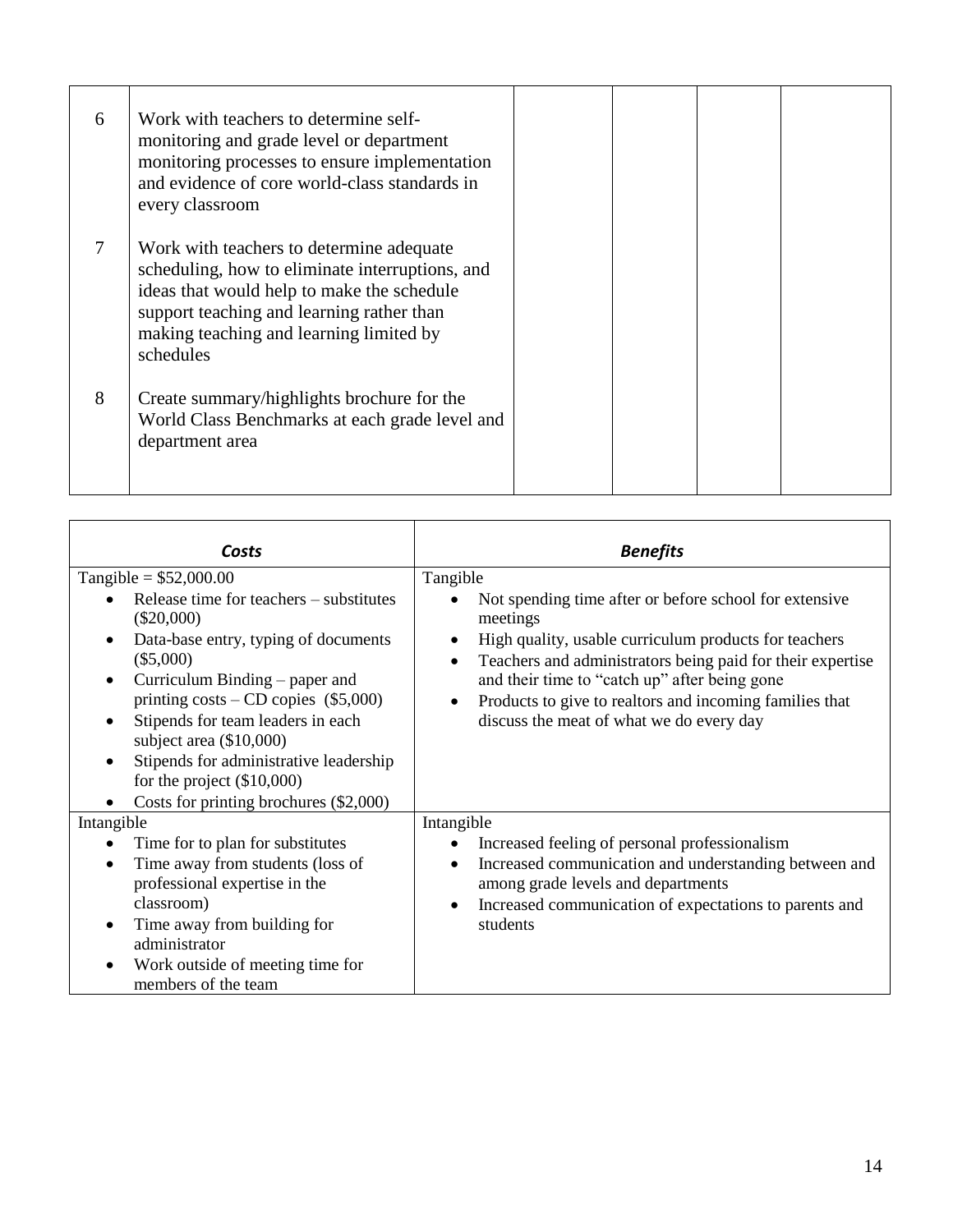## **Action Plan #4 for Objective # 1, Strategy #4**

#### **Strategy #4: Ensure all of our students consistently demonstrate the attributes for becoming contributing, innovative, responsible and adaptive citizens**

| #              | <b>Action Steps</b>                                                    | <b>Assigned To</b> |            | <b>Starting Date</b>              | <b>Due Date</b> | <b>Completed Date</b> |
|----------------|------------------------------------------------------------------------|--------------------|------------|-----------------------------------|-----------------|-----------------------|
| $\mathbf{1}$   | Research Project Lead the Way, New                                     |                    |            |                                   |                 |                       |
|                | Tech High School, International                                        |                    |            |                                   |                 |                       |
|                | Baccalaureate and other K-12                                           |                    |            |                                   |                 |                       |
|                | educational programming that uses                                      |                    |            |                                   |                 |                       |
|                | "international benchmarks" and/or                                      |                    |            |                                   |                 |                       |
|                | project-based assessments                                              |                    |            |                                   |                 |                       |
|                |                                                                        |                    |            |                                   |                 |                       |
| $\overline{2}$ | From the research, determine which                                     |                    |            |                                   |                 |                       |
|                | programming best provides the<br>educational environment to ensure all |                    |            |                                   |                 |                       |
|                | of our students will consistently                                      |                    |            |                                   |                 |                       |
|                | demonstrate the attributes for                                         |                    |            |                                   |                 |                       |
|                | becoming contributing, innovative,                                     |                    |            |                                   |                 |                       |
|                | responsible and adaptive citizens                                      |                    |            |                                   |                 |                       |
|                |                                                                        |                    |            |                                   |                 |                       |
| 3              | Using the WLCSC Instructional                                          |                    |            |                                   |                 |                       |
|                | Design Team, develop a plan for                                        |                    |            |                                   |                 |                       |
|                | implementing the selected                                              |                    |            |                                   |                 |                       |
|                | program(s) into the school<br>curriculum                               |                    |            |                                   |                 |                       |
|                |                                                                        |                    |            |                                   |                 |                       |
| $\overline{4}$ | Develop ongoing assessments for                                        |                    |            |                                   |                 |                       |
|                | world-class curriculum benchmarks<br>to validate our students are      |                    |            |                                   |                 |                       |
|                | consistently demonstrating attributes                                  |                    |            |                                   |                 |                       |
|                | for becoming contributing,                                             |                    |            |                                   |                 |                       |
|                | innovative, responsible and adaptive                                   |                    |            |                                   |                 |                       |
|                | citizens                                                               |                    |            |                                   |                 |                       |
|                |                                                                        |                    |            |                                   |                 |                       |
| $\sqrt{5}$     | Create surveys to gather data from                                     |                    |            |                                   |                 |                       |
|                | WLCSC alumni to validate post-<br>graduate results                     |                    |            |                                   |                 |                       |
|                |                                                                        |                    |            |                                   |                 |                       |
| 6              | Begin development and                                                  |                    |            |                                   |                 |                       |
|                | implementation of K-12 integrated                                      |                    |            |                                   |                 |                       |
|                | assessments or data system to                                          |                    |            |                                   |                 |                       |
|                | objectively measure the system's                                       |                    |            |                                   |                 |                       |
|                | success of ensuring all students are                                   |                    |            |                                   |                 |                       |
|                | demonstrating these attributes                                         |                    |            |                                   |                 |                       |
| Tangible       | Costs                                                                  |                    |            |                                   | <b>Benefits</b> |                       |
|                | Approximately \$50K                                                    |                    | Tangible   | Data Driven                       |                 |                       |
|                | Research (\$20K)                                                       |                    |            | Up to date assessments            |                 |                       |
|                | Professional Release Time (\$15K)                                      |                    |            | Post-graduate data                |                 |                       |
|                | Assessments/Surveys (\$5K)                                             |                    |            |                                   |                 |                       |
|                | Develop and integration of assessments                                 |                    |            |                                   |                 |                       |
|                | (\$10K)                                                                |                    |            |                                   |                 |                       |
| Intangible     |                                                                        |                    | Intangible |                                   |                 |                       |
|                | Restructuring the educational system                                   |                    |            | Improved student graduate product |                 |                       |
|                | Continued updating of a assessments and                                |                    |            | Improved educational environment  |                 |                       |
|                | post-graduate data                                                     |                    |            |                                   |                 |                       |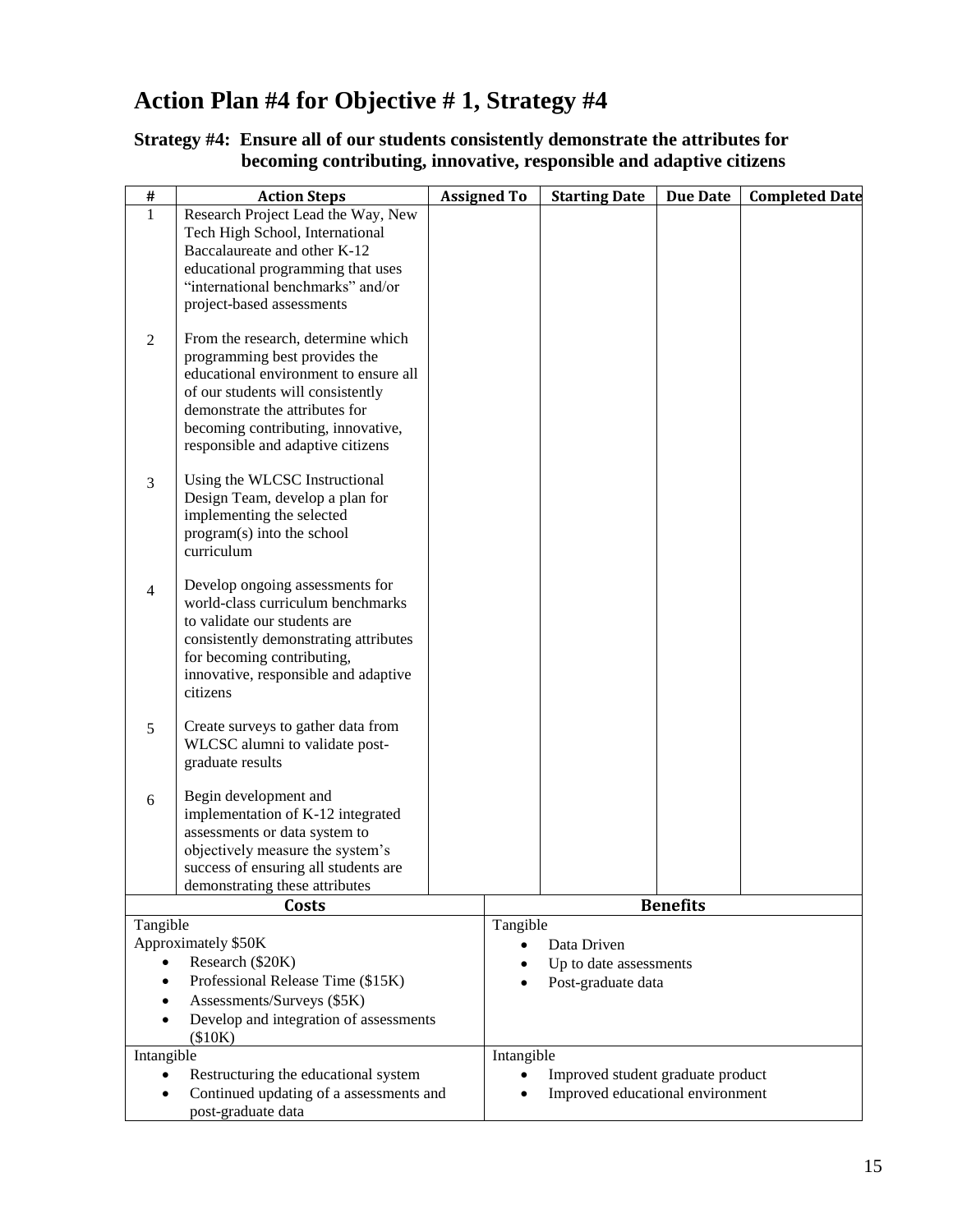## **Objective 1, Strategy 4 - Action Plan**

 **Strategy #4: By 2021, ensure that all of our students consistently develop the attributes for becoming well-rounded, ethical, innovative, creative, productive, and adaptive citizens.** 

| $\#$           | <b>Action Steps</b>                                            | Assigned | <b>Starting</b> | Due  | Completed |
|----------------|----------------------------------------------------------------|----------|-----------------|------|-----------|
|                |                                                                | to       | date            | date | date      |
| 1              | Define "Ethical" – Determine a                                 |          |                 |      |           |
|                | corporation-wide definition of this                            |          |                 |      |           |
|                | term and provide professional                                  |          |                 |      |           |
|                | development to help staff, students,                           |          |                 |      |           |
|                | and parents understand what an ethical                         |          |                 |      |           |
|                | education looks like K-12. Then,                               |          |                 |      |           |
|                | create awareness of the ethical                                |          |                 |      |           |
|                | expectations with our students through                         |          |                 |      |           |
|                | common language, such as the                                   |          |                 |      |           |
|                | "Boilermaker Pledge."                                          |          |                 |      |           |
|                |                                                                |          |                 |      |           |
| $\overline{2}$ | Create a committee to determine a                              |          |                 |      |           |
|                | measure for evaluating the extent to                           |          |                 |      |           |
|                | which the district is helping students                         |          |                 |      |           |
|                | develop the attributes listed in this                          |          |                 |      |           |
|                | strategy. The committee will:                                  |          |                 |      |           |
|                | a. Examine other programs (other                               |          |                 |      |           |
|                | countries, happiness index,                                    |          |                 |      |           |
|                | etc.) to determine what creates                                |          |                 |      |           |
|                | a successful person and to help                                |          |                 |      |           |
|                | our staff understand what                                      |          |                 |      |           |
|                | resources we should be                                         |          |                 |      |           |
|                | looking for to help us develop                                 |          |                 |      |           |
|                | the attributes in our students.                                |          |                 |      |           |
|                | b. Collaborate with the Alumni<br>Association to determine how |          |                 |      |           |
|                | we can effectively gather more                                 |          |                 |      |           |
|                | information to contact and                                     |          |                 |      |           |
|                | communicate with graduates                                     |          |                 |      |           |
|                | about post-high school plans,                                  |          |                 |      |           |
|                | careers, achievements, etc.                                    |          |                 |      |           |
|                | Evaluate current access to<br>$\mathbf{c}$ .                   |          |                 |      |           |
|                | opportunities in each school                                   |          |                 |      |           |
|                | (arts, clubs, extracurricular                                  |          |                 |      |           |
|                | activities, etc.) and in the                                   |          |                 |      |           |
|                | community to determine how                                     |          |                 |      |           |
|                | accessible those opportunities                                 |          |                 |      |           |
|                | are to low SES students and                                    |          |                 |      |           |
|                | ENL students.                                                  |          |                 |      |           |
|                | d. Recommend appropriate                                       |          |                 |      |           |
|                | professional development to                                    |          |                 |      |           |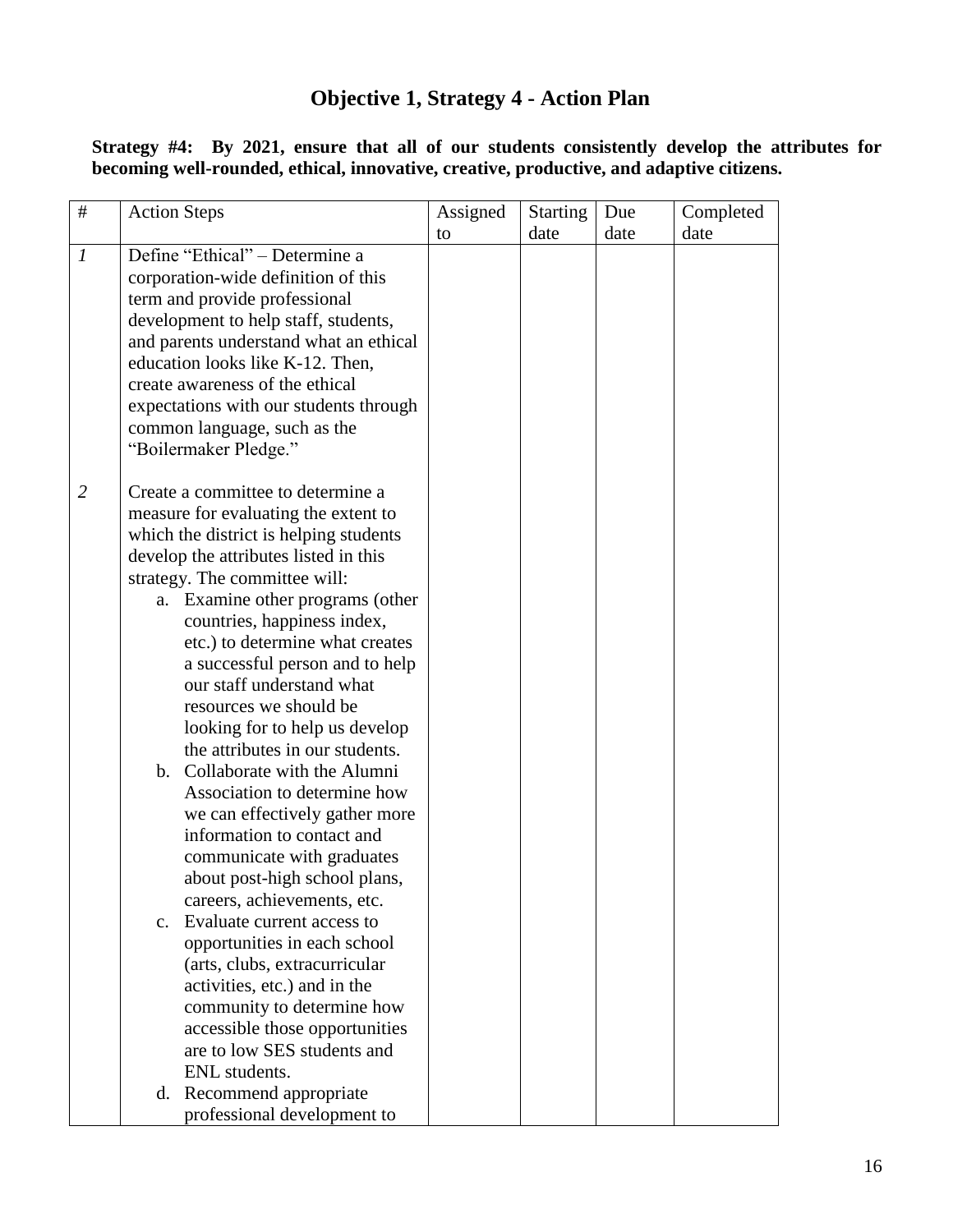|   | staff regarding how to<br>understand and connect with<br>students and how to connect<br>students to resources that will<br>help every student grow in<br>these attributes.                                                                                                                                                                                                                                        |  |  |
|---|-------------------------------------------------------------------------------------------------------------------------------------------------------------------------------------------------------------------------------------------------------------------------------------------------------------------------------------------------------------------------------------------------------------------|--|--|
| 3 | <b>Career Readiness and Graduation</b><br>Pathways – Provide professional<br>development to staff regarding career<br>readiness requirements for K-12<br>curriculum as well as graduation<br>pathway options. Identify community<br>partners who can offer opportunities to<br>supplement curriculum and who can<br>provide opportunities to our students<br>to improve in the traits listed in this<br>strategy. |  |  |

| Costs      | <b>Benefits</b> |
|------------|-----------------|
| Tangible   | Tangible        |
| Intangible | Intangible      |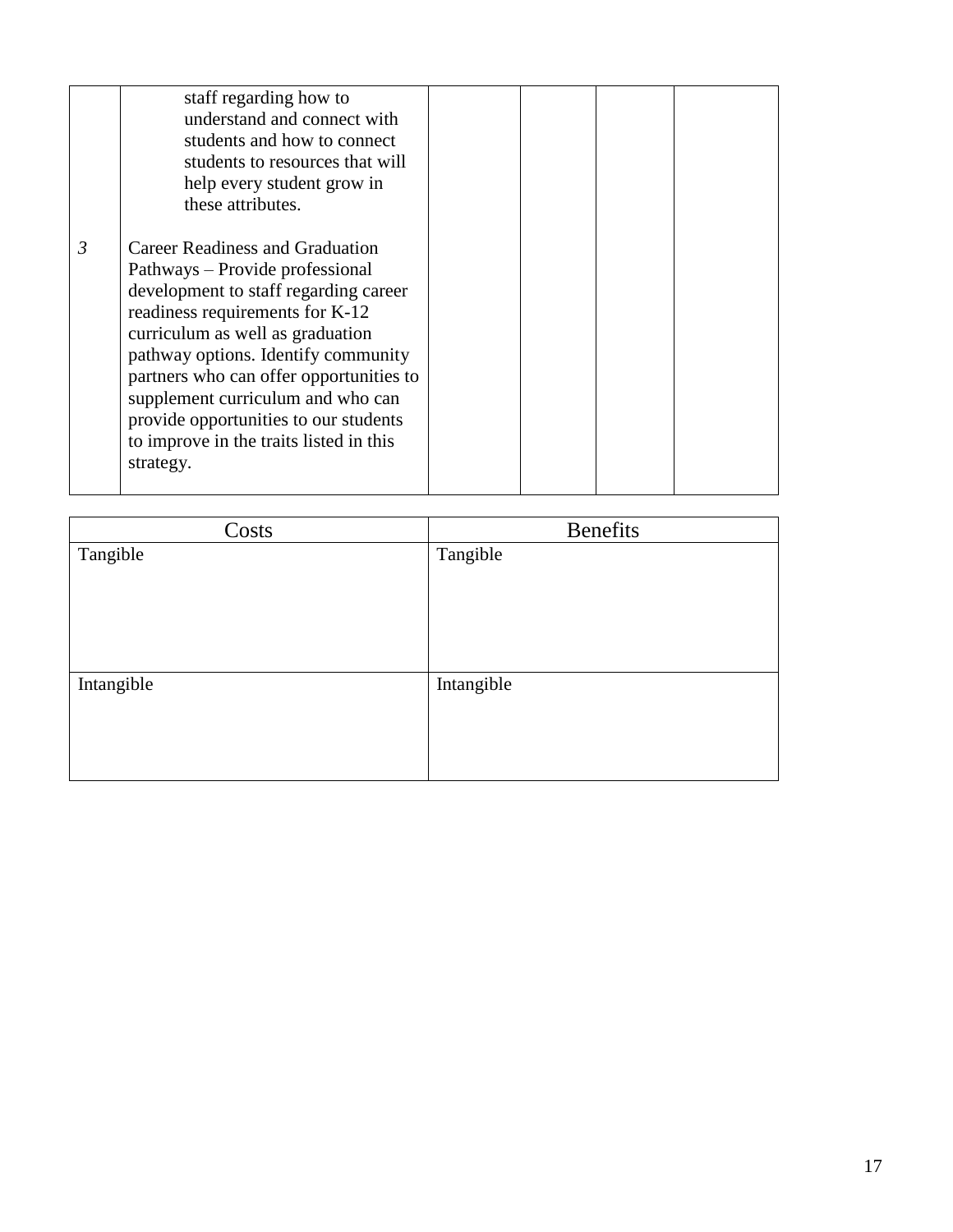## **Objective 1, Strategy 5 - Action Plan**

 **Strategy #5: By 2020-2021, identify student experiences that generate a process, design, service, or performance demonstrating creativity and innovation, connecting to a real-world application.** 

| #                | <b>Action Steps</b>                                                                                                                                                                                                                                                                                                                                                                                                                                                                    | Assigned | <b>Starting</b> | Due  | Completed |
|------------------|----------------------------------------------------------------------------------------------------------------------------------------------------------------------------------------------------------------------------------------------------------------------------------------------------------------------------------------------------------------------------------------------------------------------------------------------------------------------------------------|----------|-----------------|------|-----------|
|                  |                                                                                                                                                                                                                                                                                                                                                                                                                                                                                        | to       | date            | date | date      |
| $\boldsymbol{l}$ | Develop in-house professional<br>development for teachers regarding<br>how to incorporate community service<br>in the curriculum. Consider bringing<br>in staff from the GLCA (Greater<br>Lafayette Career Academy) to lead<br>professional development.                                                                                                                                                                                                                               |          |                 |      |           |
| 2                | Provide an opportunity for teachers to<br>start a community service club at each<br>school (consider whether it is possible<br>to use ECA funds to support these<br>positions)                                                                                                                                                                                                                                                                                                         |          |                 |      |           |
| $\mathfrak{Z}$   | Current initiatives and programs that<br>are already meeting this Action Plan<br>include the following:<br><b>GLCA</b><br>Project Lead the Way at the Jr./Sr.<br><b>High School</b><br>Co-Curricular Courses (Band,<br>$\bullet$<br>Choir, Art, Debate, Orchestra, etc.)<br>Extra-Curriculars (sports, debate,<br>٠<br>academic teams, vocal groups,<br>clubs, student council, tutoring,<br>jobs in the community, etc.)<br>Wall of Pride with the Alumni<br>$\bullet$<br>Association |          |                 |      |           |
| 4                | Review more opportunities for grades<br>K-6 such as innovation labs, summer<br>camps, enrichment, etc. Consider<br>embedding these opportunities into the<br>curriculum to broadly reach all<br>students in K-6, rather than the current<br>structure of optional extra-curricular<br>opportunities.                                                                                                                                                                                   |          |                 |      |           |

| $\sim$ $\sim$ $\sim$ $\sim$<br>JO W | $\sim$<br>'∆n∆<br>---<br>ᅭᄕ<br>$ -$ |
|-------------------------------------|-------------------------------------|
| $\bullet$                           | $\cdot$ $\cdot$                     |
| $\mathbf{r}$                        | $\mathbf{r}$                        |
| Tangible                            | Tangible                            |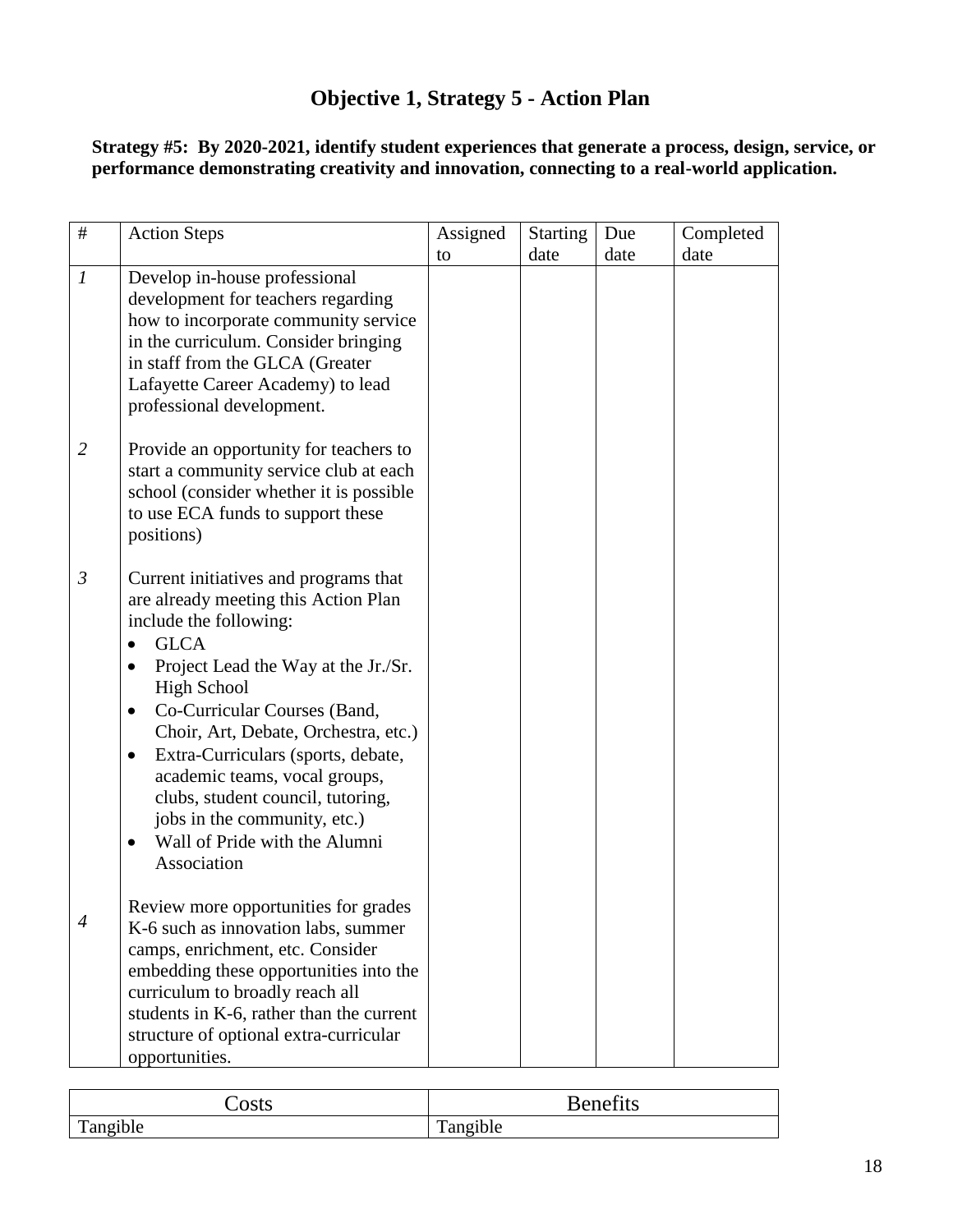| Intangible | Intangible |  |
|------------|------------|--|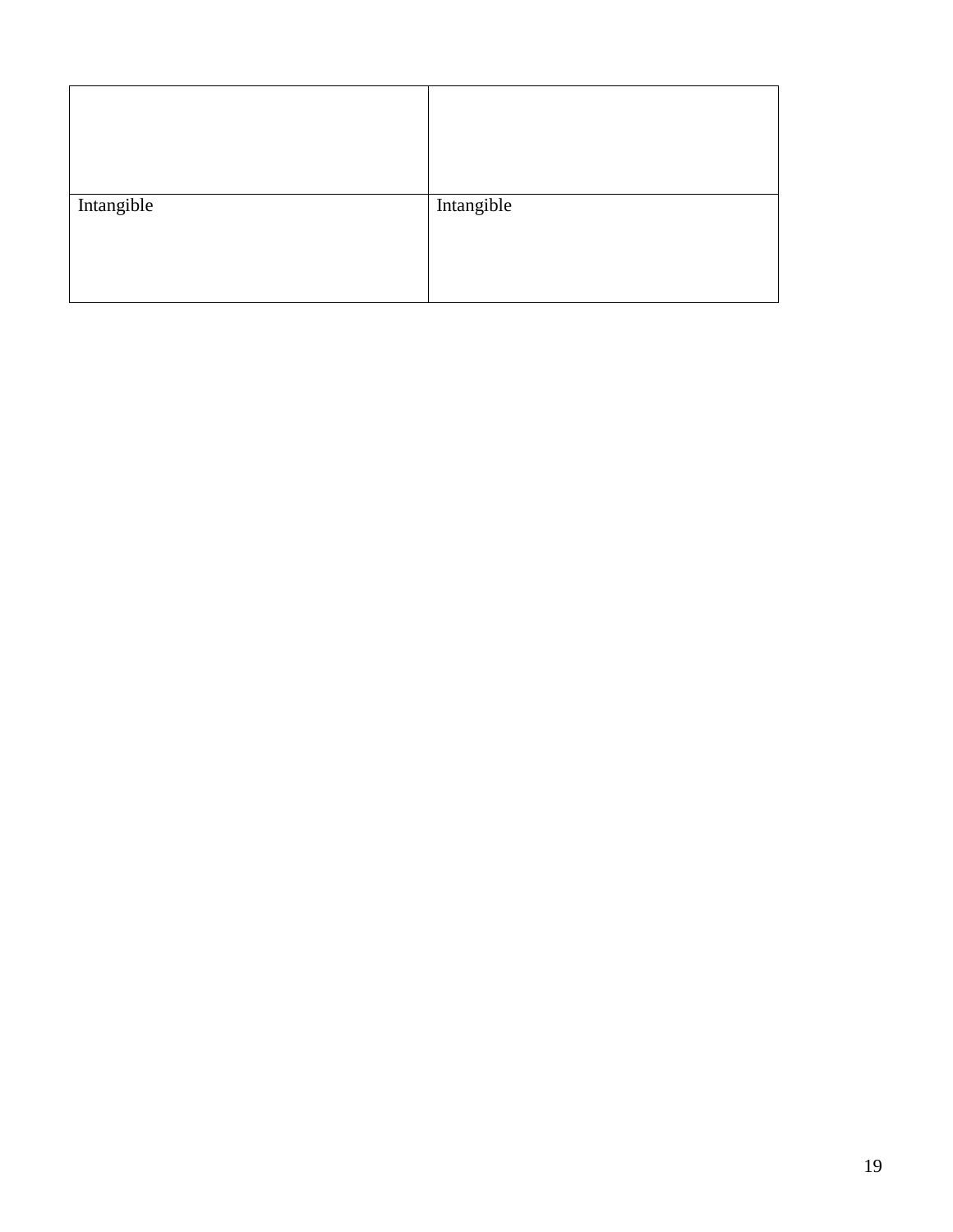## **Objective 1, Strategy 6 - Action Plan**

| $\#$             | <b>Action Steps</b>                                                                                                                                                                                                                                                                                                                                                                                                                                                                                                                                                                                                                                                            | Assigned | <b>Starting</b> | Due  | Completed |
|------------------|--------------------------------------------------------------------------------------------------------------------------------------------------------------------------------------------------------------------------------------------------------------------------------------------------------------------------------------------------------------------------------------------------------------------------------------------------------------------------------------------------------------------------------------------------------------------------------------------------------------------------------------------------------------------------------|----------|-----------------|------|-----------|
|                  |                                                                                                                                                                                                                                                                                                                                                                                                                                                                                                                                                                                                                                                                                | to       | date            | date | date      |
| $\boldsymbol{l}$ | Current experiences that are already<br>being offered include:<br>All foreign language depts. are<br>a.<br>providing opportunities for<br>trips, cultural immersion<br>events/activities, etc.<br>b. Extracurricular groups (band,<br>etc.) take trips to other<br>countries as opportunities are<br>available<br>c. Regular classroom instruction<br>frequently meets this Action<br>Plan because discussion,<br>translation, and collaboration<br>among students from different<br>cultures is already happening<br>organically because of the<br>diverse population of the<br>district and the teaching<br>strategies of our staff<br>d. OCMC at the Jr./Sr. High<br>School |          |                 |      |           |
| $\overline{2}$   | Develop curriculum for each grade<br>level focused on including<br>international experiences:<br>Expand holiday units to<br>integrate cultural experiences<br>at all grade levels<br>Develop partnerships with<br>organizations such as Purdue<br>departments, rather than<br>individuals, to visit classrooms<br>and schools<br>Create a toolbox for teachers<br>(ideas/resources that are shared<br>across the district – pen pals,<br>Google resources, etc.)                                                                                                                                                                                                               |          |                 |      |           |
| $\mathfrak{Z}$   | Consider implementing regularly<br>scheduled events (such as "Continent<br>Night") in Grades K-6 with the goal of                                                                                                                                                                                                                                                                                                                                                                                                                                                                                                                                                              |          |                 |      |           |

#### **Strategy #6: By 2021, continue to expand immersive international experiences at all grade levels**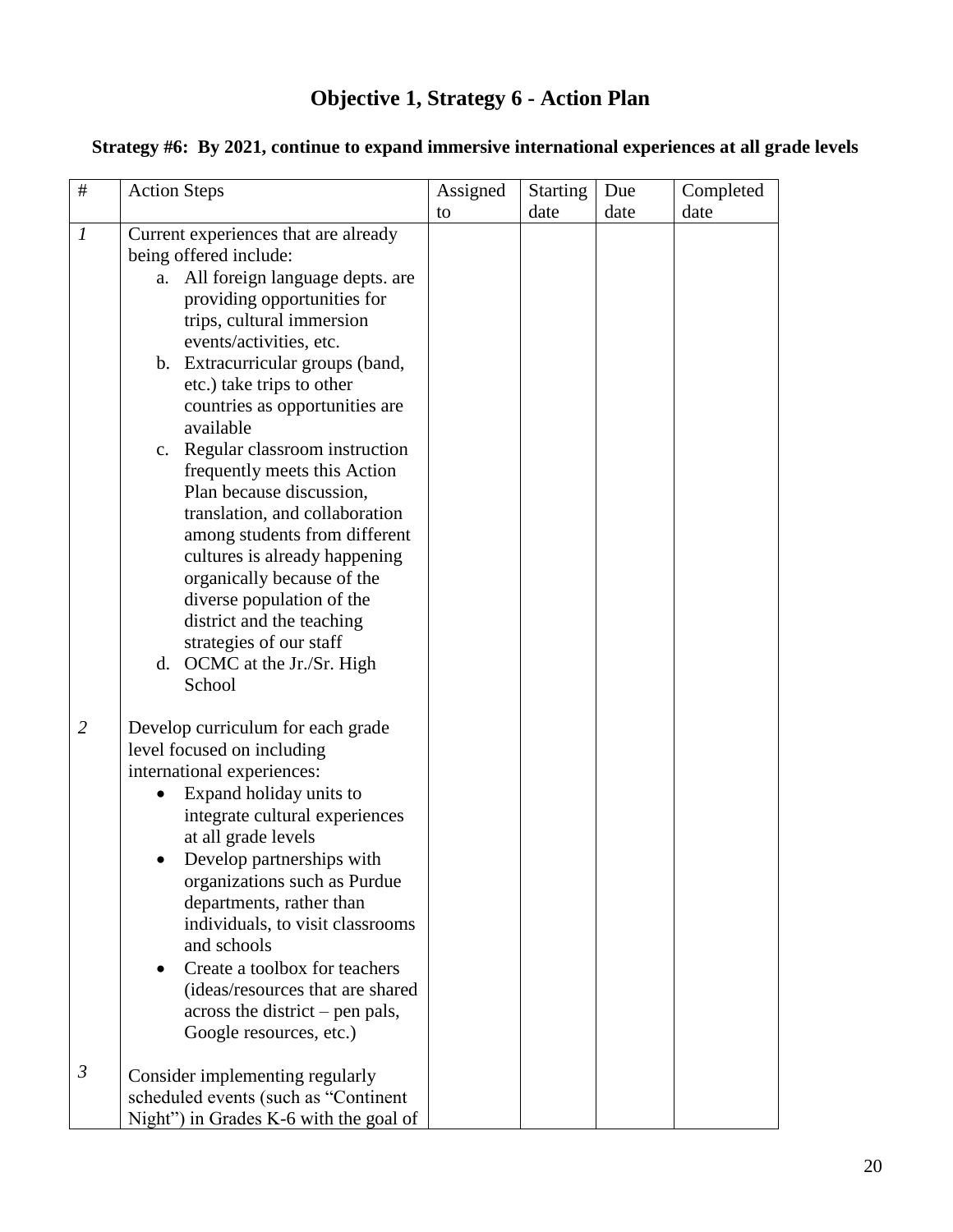| immersing students in the culture by |  |  |
|--------------------------------------|--|--|
| transforming the event space - a 360 |  |  |
| degree environment with a variety of |  |  |
| cultural experiences. Consider       |  |  |
| partnering with the OCMC group at    |  |  |
| the Jr./Sr. HS or implementing       |  |  |
| something similar to OCMC in K-6.    |  |  |
|                                      |  |  |

| Costs      | <b>Benefits</b> |
|------------|-----------------|
| Tangible   | Tangible        |
|            |                 |
|            |                 |
|            |                 |
|            |                 |
|            |                 |
| Intangible | Intangible      |
|            |                 |
|            |                 |
|            |                 |
|            |                 |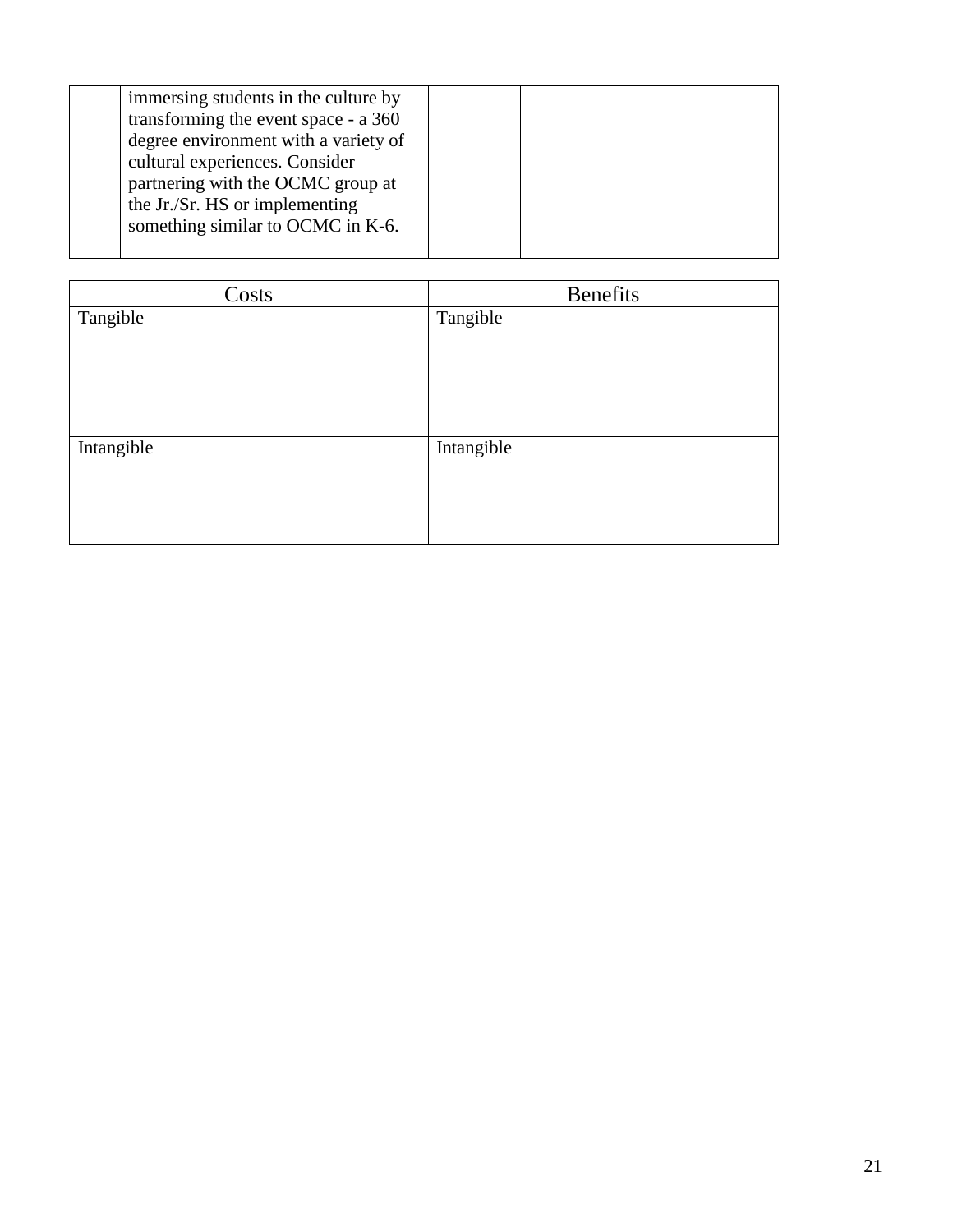## **Objective 1, Strategy 7 - Action Plan**

| #                | <b>Action Steps</b>                                                                                                                                                                                                                    | Assigned | <b>Starting</b> | Due  | Completed |
|------------------|----------------------------------------------------------------------------------------------------------------------------------------------------------------------------------------------------------------------------------------|----------|-----------------|------|-----------|
|                  |                                                                                                                                                                                                                                        | to       | date            | date | date      |
| $\boldsymbol{l}$ | Social-Emotional Learning Training<br>for Staff and Families - identify and<br>provide social-emotional learning<br>opportunities for staff and families<br>(e.g. webinars, Facebook Live, etc.)                                       |          |                 |      |           |
| $\overline{2}$   | Potential Educational Training for<br><b>Staff and Families - including</b><br>educating staff and families on how to<br>help their child achieve/reach their<br>highest potential                                                     |          |                 |      |           |
| $\mathfrak{Z}$   | Ensure there is adequate time during<br>the Jr./Sr. High school day for clubs to<br>meet                                                                                                                                               |          |                 |      |           |
| 4                | Maintain and continue to develop the<br><b>GLCA</b> (Greater Lafayette Career<br>Academy)                                                                                                                                              |          |                 |      |           |
| 5                | Define and study how to best serve<br>high ability students at the K-6 level<br>without utilizing self-contained high<br>ability classrooms (the committee for<br>Action Step 1.7-2 would look into this<br>Action Step 1.7-5 as well) |          |                 |      |           |
| 6                | Explore the possibilities for alternative<br>education opportunities within<br><b>WLCSC</b>                                                                                                                                            |          |                 |      |           |

#### **Strategy #7: By 2021, create and support appropriate learning opportunities to ensure all students achieve their highest potential.**

| Costs      | <b>Benefits</b> |
|------------|-----------------|
| Tangible   | Tangible        |
| Intangible | Intangible      |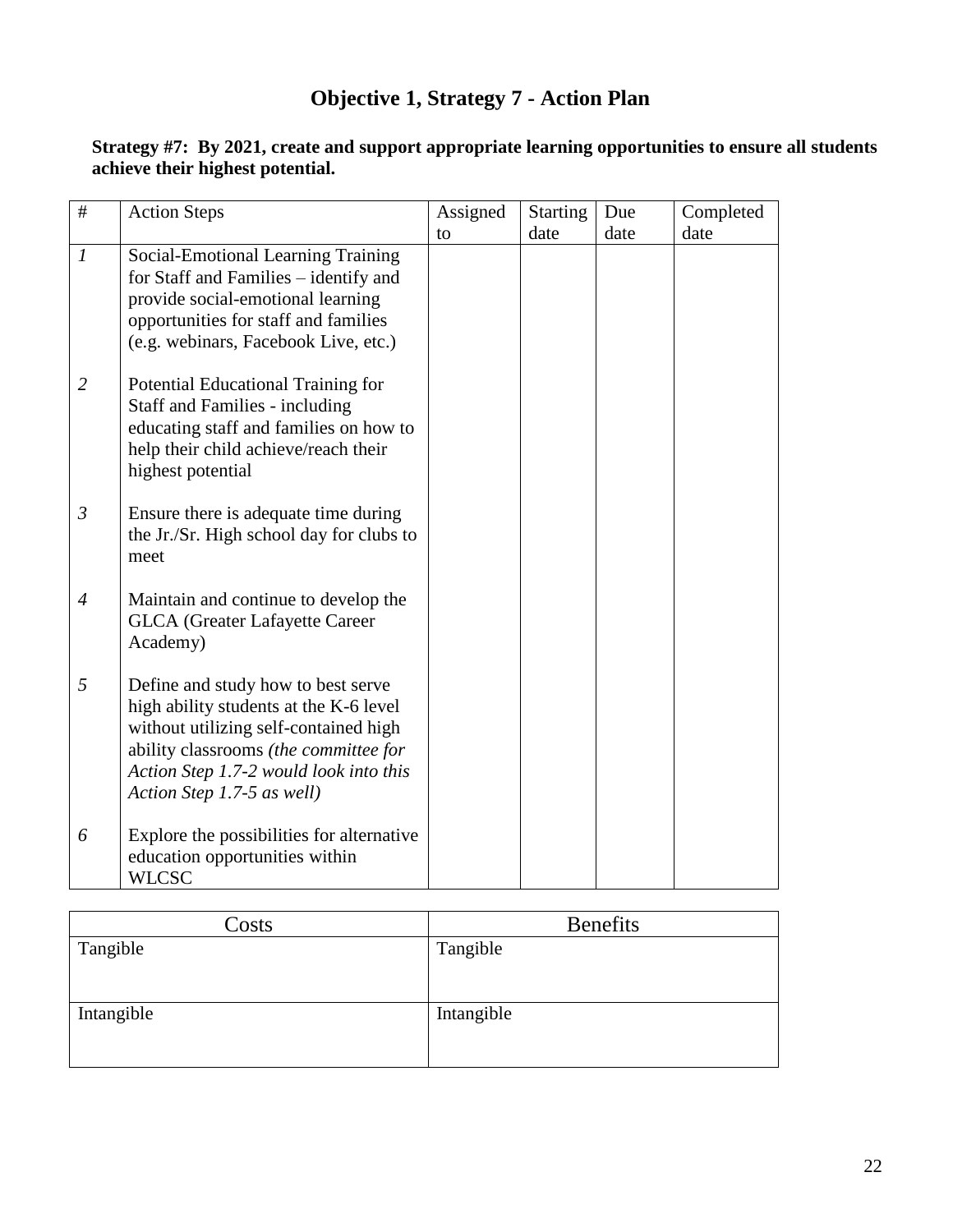## **Objective 2, Strategy 1 - Action Plan**

| #                | <b>Action Steps</b>                                                                                                                                                          | Assigned | <b>Starting</b><br>date | Due<br>date | Completed<br>date |
|------------------|------------------------------------------------------------------------------------------------------------------------------------------------------------------------------|----------|-------------------------|-------------|-------------------|
| $\boldsymbol{l}$ | Review current costs, including<br>whether there are under-utilized<br>positions that could be eliminated                                                                    | to       |                         |             |                   |
| $\overline{2}$   | Determine whether the referendum<br>rate should be adjusted and, if so,<br>whether accelerating the timing is<br>favorable                                                   |          |                         |             |                   |
| $\mathfrak{Z}$   | Lobbying the State to reduce state-<br>imposed cost and mandates, both<br>through local legislators and<br>networking with like-minded<br>organizations throughout the state |          |                         |             |                   |
| $\overline{4}$   | Evaluate other potential sources of<br>revenue including tuition, early<br>education programs and revenue, and<br>facility use fees                                          |          |                         |             |                   |
| 5                | Evaluate grant opportunities and<br>determine whether a dedicated grant<br>professional, supplemental to the work<br>done by the Foundation, is feasible<br>and justified    |          |                         |             |                   |
| 6                | Provide continuing education of the<br>public and staff about public school<br>finance                                                                                       |          |                         |             |                   |
| 7                | Maintain relationship with WLSEF                                                                                                                                             |          |                         |             |                   |

 **Strategy #1: By 2021, continue to responsibly address long-term funding issues in order to maintain current academic outcomes.** 

| Costs      | <b>Benefits</b> |
|------------|-----------------|
| Tangible   | Tangible        |
| Intangible | Intangible      |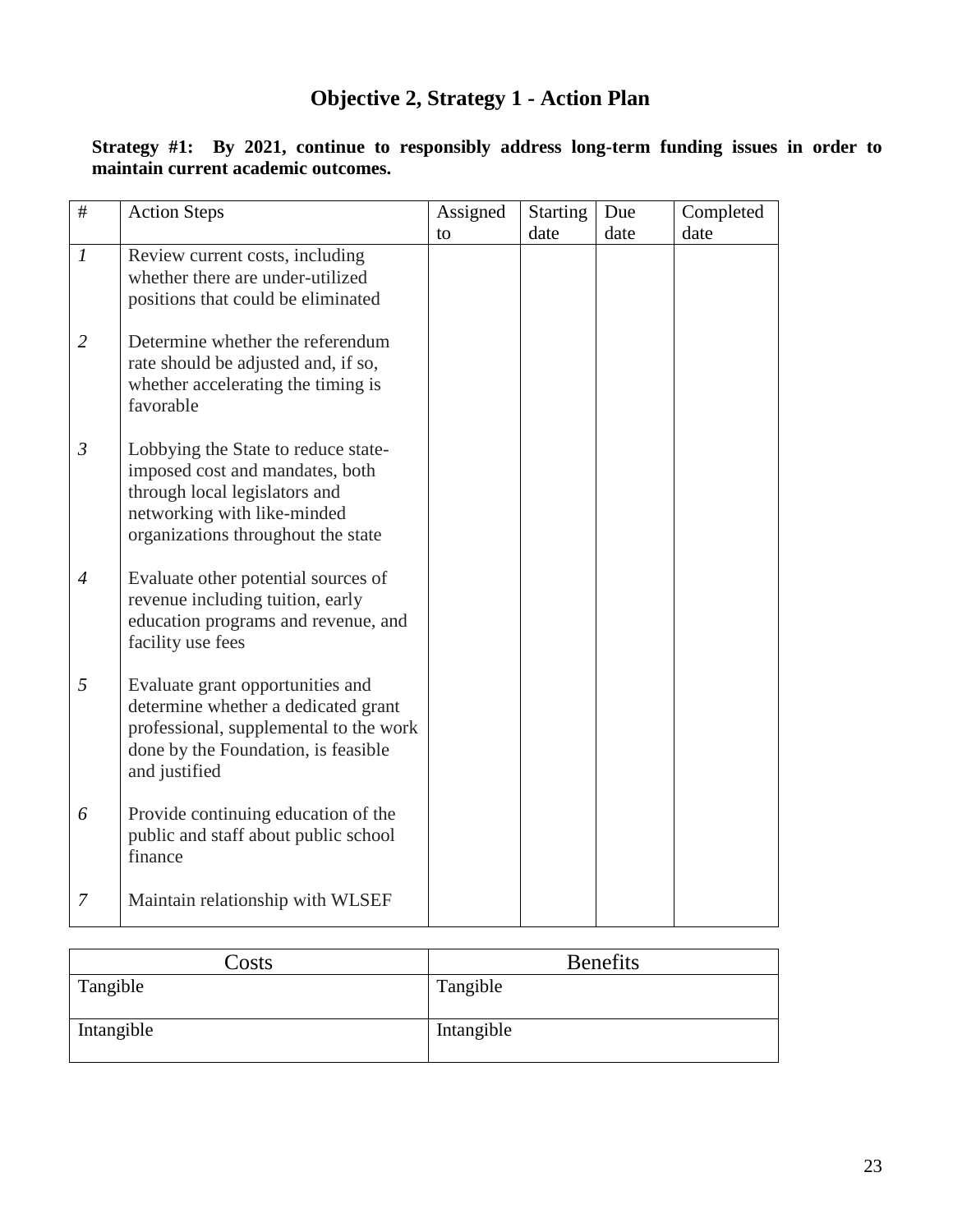## **Objective 3, Strategy 1 - Action Plan**

 **Strategy #1: By 2021, establish a multi-tiered system of support for determining what is best for our students and to serve as a model both locally and nationally.** 

| $\#$             | <b>Action Steps</b>                                                                                                                                                                                                                                                                                                                                                                                                                                                                                                                                                                                                                                                                                                                                           | Assigned | <b>Starting</b> | Due  | Completed |
|------------------|---------------------------------------------------------------------------------------------------------------------------------------------------------------------------------------------------------------------------------------------------------------------------------------------------------------------------------------------------------------------------------------------------------------------------------------------------------------------------------------------------------------------------------------------------------------------------------------------------------------------------------------------------------------------------------------------------------------------------------------------------------------|----------|-----------------|------|-----------|
|                  |                                                                                                                                                                                                                                                                                                                                                                                                                                                                                                                                                                                                                                                                                                                                                               | to       | date            | date | date      |
| $\boldsymbol{l}$ | Step #1 - Define tiers of support<br>including consideration of:<br>a. Tier 1 - creating academically,<br>behaviorally, and emotionally<br>supportive school wide<br>atmospheres<br>b. Tier $2$ – engage with smaller<br>groups and implement brief<br>impactful interactions<br>c. Tier $3$ – provide individualized<br>supports including potential<br>outside interventions<br>Step #2 - Stakeholder group conducts<br>ongoing evaluations of interventions<br>and best practices including:<br>a. the process for screening<br>students to identify needs,<br>b. the most effective types of<br>interventions (academic,<br>emotional, and behavioral),<br>and<br>the process for communicating<br>$c_{\cdot}$<br>and coordinating among<br>stakeholders. |          |                 |      |           |
| $\overline{2}$   | Evaluate the Three C's:<br>Curriculum (K-12 curriculum<br>a.<br>map/guide and common<br>methods of assessing student<br>mastery)<br>b. Communication (K-12<br>endorsed focus groups, outside<br>professional development, and<br>alternative methods for<br>reporting student progress<br>outside of the A-F scale)<br>c. Collaboration (support in how<br>curriculum is taught) ( <i>might</i><br>blend with another action step<br>$-posibly 1.3)$                                                                                                                                                                                                                                                                                                          |          |                 |      |           |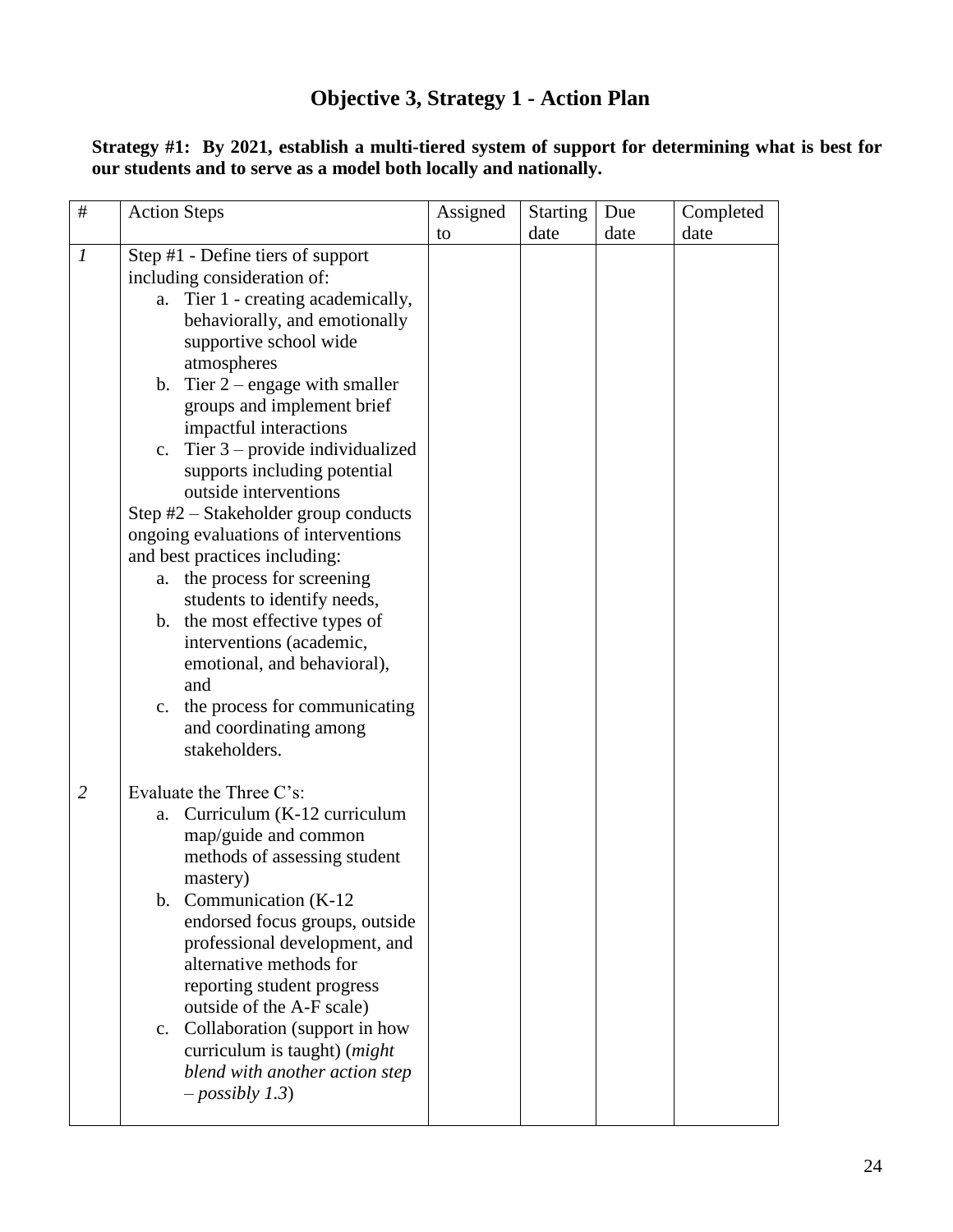| Costs      | <b>Benefits</b> |
|------------|-----------------|
| Tangible   | Tangible        |
|            |                 |
|            |                 |
|            |                 |
|            |                 |
| Intangible | Intangible      |
|            |                 |
|            |                 |
|            |                 |
|            |                 |